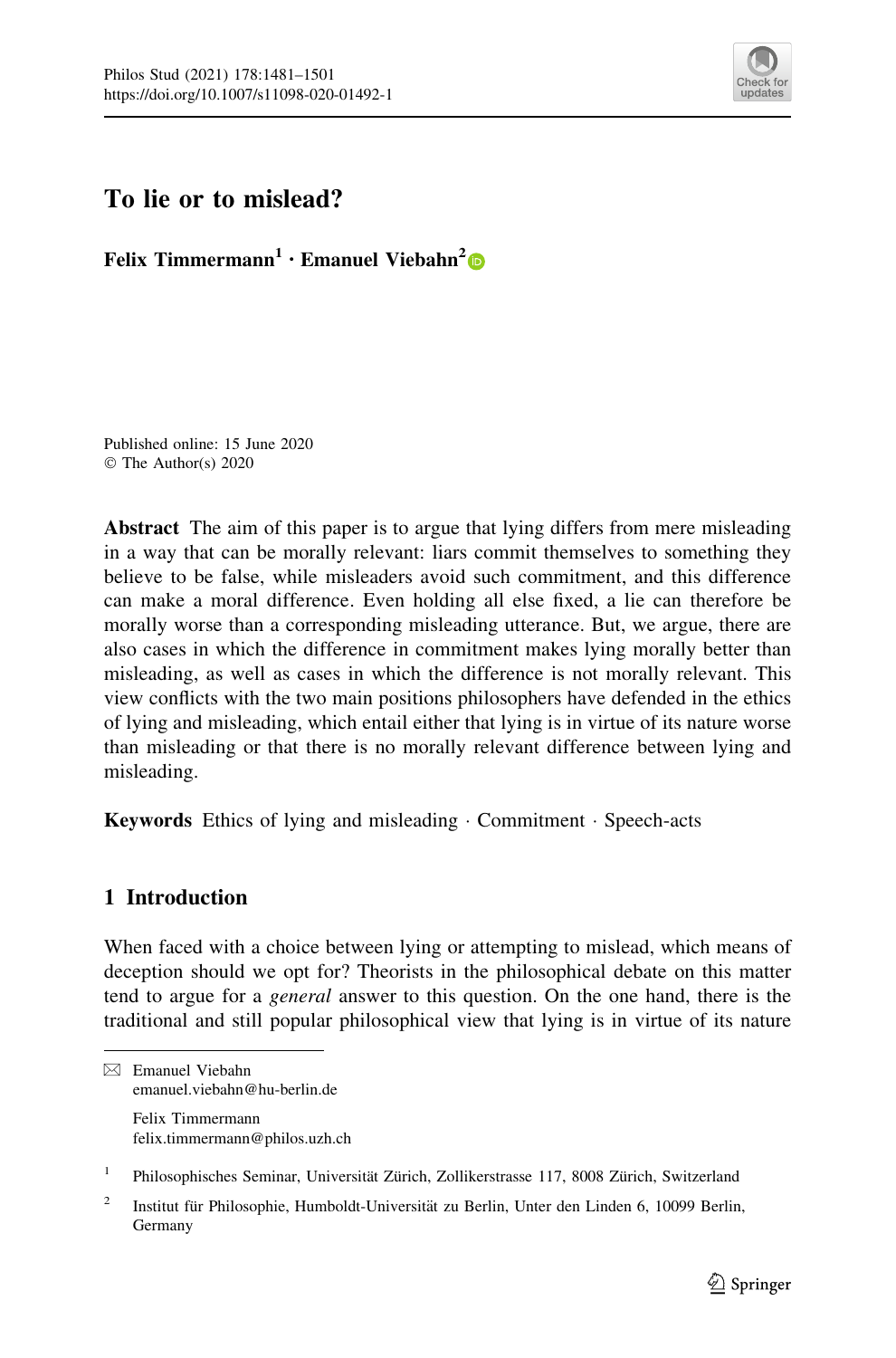worse than misleading (see e.g. Chisholm and Feehan [1977](#page-20-0); Adler [1997,](#page-19-0) [2018;](#page-19-0) Strudler [2010;](#page-20-0) Webber [2013](#page-20-0); Berstler [2019;](#page-19-0) Pepp [2020](#page-20-0)). According to this view, we should choose to mislead rather than to lie (except in certain special cases). On the other hand, Bernard Williams [\(2002](#page-20-0)) and Jennifer Saul ([2012a](#page-20-0), [b\)](#page-20-0) have recently argued that there is no such morally relevant difference between lying and misleading. On this view, the choice between lying and misleading does not matter from a moral perspective (again, except in certain special cases).

The aim of this paper is to argue for a *non-general* answer to the initial question. We will try to make plausible that there is indeed a morally relevant difference in the nature of lying and misleading, but that this difference plays out in a non-unified way: as a result, there are some cases in which lying is worse than misleading, other cases in which lying is better than misleading and yet other cases in which there is no moral difference between the two options.

The main challenge for views that do not take lying and misleading to be morally on a par is to ground this moral difference in a non-moral difference between the two means of deception. Saul  $(2012a, b)$  $(2012a, b)$  $(2012a, b)$  $(2012a, b)$  $(2012a, b)$  forcefully argues that there is no such nonmoral difference: both lies and misleading utterances aim at deceiving the addressees, and which means of deception one chooses does not matter from a moral perspective. Against Saul, we will argue that the natures of lying and misleading *do* differ in a way that accounts for a difference in their moral evaluation: liars commit themselves to something they believe to be false, while misleaders avoid such commitment. This difference makes it possible that lying is worse than misleading in some cases, so Saul is too quick to dismiss any morally relevant difference between lying and misleading. But the traditional philosophical position of a general moral preference for misleading is also mistaken. For one thing, the difference in commitment can sometimes be part of the explanation why lying is *better* than misleading; and for another thing, the difference is not always relevant to the moral evaluation, and if that is the case, lying and misleading are morally on a par. This is because, as we will try to show, commitment allows different moral factors to bear on the overall moral evaluation of the action in different cases, and it does not matter in every case.

#### 2 The choice between lying and misleading

To begin with, let us introduce a few cases in which communicative agents are faced with a choice between a lie and a corresponding misleading utterance. This will help to clarify the distinction between lying and misleading, the relevant choices between lying and misleading, and the intuitions commonly expressed about such choices.<sup>2</sup>

 $1$  A third general answer is defended by Rees [\(2014\)](#page-20-0), who argues that lying is in virtue of its nature better than misleading. Except in special cases, we should choose to lie rather than to mislead. To keep things manageable, we will not discuss Rees's view in this paper, though it should be apparent how it is affected by the considerations to follow.

<sup>2</sup> As Saul ([2012a](#page-20-0): 71f.) helpfully points out, 'misleading' is a success term, while 'lying' is not. The important comparisons are thus between lying and attempting to mislead, as well as between successful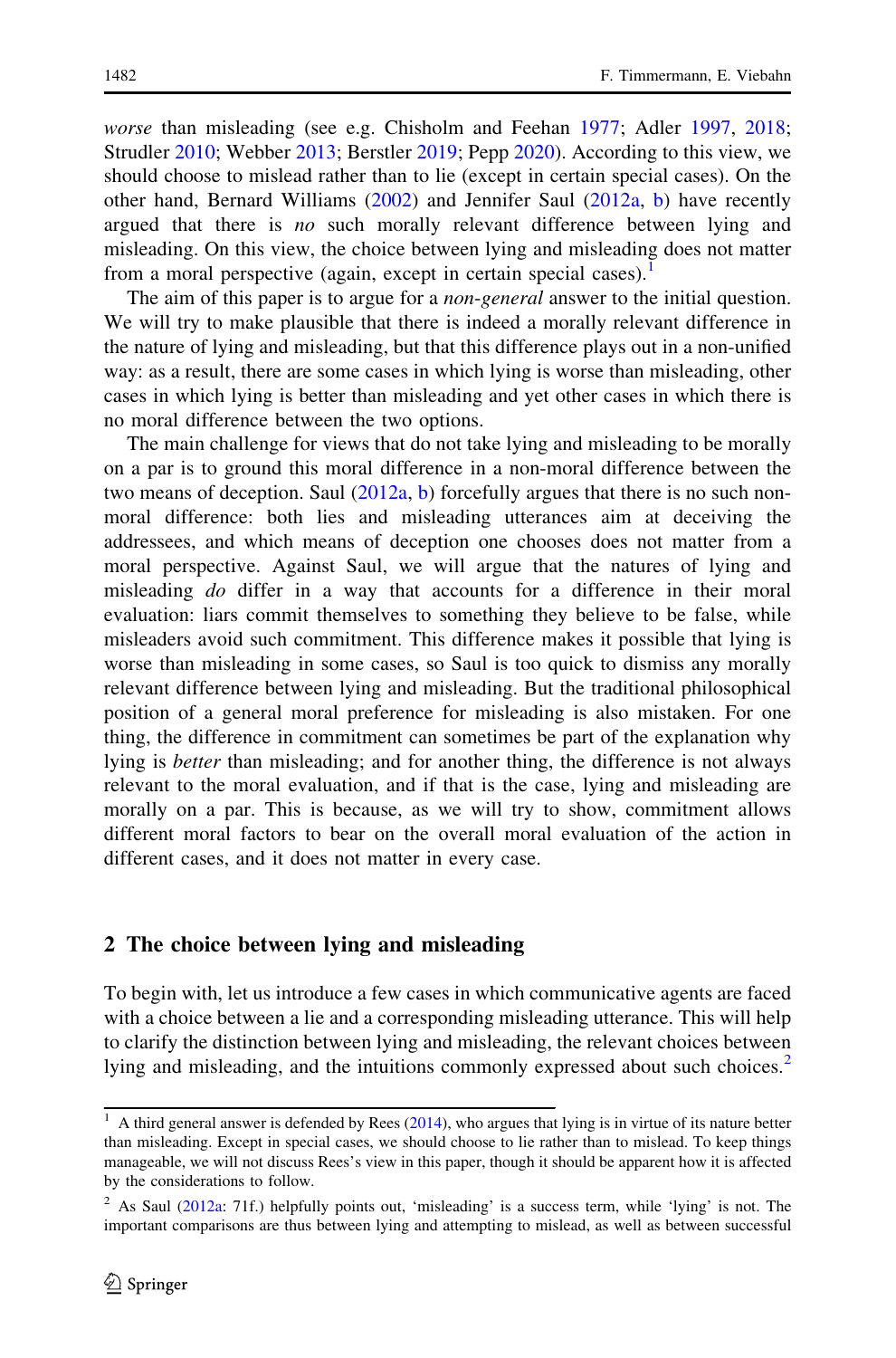First of all, there are cases in which lying seems to be worse than a corresponding attempt to mislead. For example, consider the well-known case of the dying woman asking about her son:

Case 1: The Dying Woman

A dying woman asks a doctor whether her son is well. The doctor saw the son yesterday, when he was fine, but knows that he was killed shortly afterwards. The doctor utters:

Version A:

(1) He's fine.

Version B:

(2) I saw him yesterday and he was fine.<sup>3</sup>

With either utterance, the doctor intends to communicate that the dying woman's son is well. However, while the doctor's utterance of (1) is a clear case of a lie, her utterance of  $(2)$  is a case of misleading without being a lie—after all, the doctor *did* see the son yesterday, when he *was* fine. Moreover, most people would say that it is morally worse for the doctor to lie about the son's health by uttering (1) than to attempt to mislead the dying woman (about the same matter) by uttering  $(2)$ .<sup>4</sup> This intuition is acknowledged even by those who do not take (2) to be better than (1), e.g. Saul [\(2012a:](#page-20-0) 87).

The choice between uttering (1) or (2) can be considered from different perspectives. On the one hand, we can consider the perspective of the communicative agent facing the question what to do in a given situation and weighing the reasons for and against a possible course of action. This may be called the deliberative perspective. On the other hand, we can evaluate the agent's decision as onlookers, from the outside. This is the evaluative perspective. The two perspectives may lead to different outcomes: what is better from the deliberative perspective need not be better from the evaluative perspective, and vice versa. In the current situation, however, misleading is preferable to lying from both perspectives.

While the difference between the deliberative and the evaluative perspective is seldom made explicit, it is clear that theorists working on the matter are interested in

Footnote 2 continued

lying and misleading. We will focus on the comparison between lying and attempting to mislead, as this is the comparison that matters from the deliberative perspective (more on that notion shortly). Saul also rightly notes that lying must be intentional, while misleading may be unintentional. This asymmetry does not hold for the comparison of lying and *attempting* to mislead, as an attempt to mislead has to be intentional. In what follows, we will mostly use 'mislead' instead of the more cumbersome 'attempting to mislead'. In discussing attempts to mislead we wish to leave open whether or not the attempt is successful.

 $3$  See e.g. Saul ([2012a](#page-20-0): 70) for discussion of this case.

 $4$  Throughout this paper, we are comparing cases of lying *about p* with corresponding cases of attempting to mislead someone *about* p; in other words, the content about which the agent intends to deceive the addressee remains constant. On lying about ascriptions, see Holton ([2019\)](#page-20-0).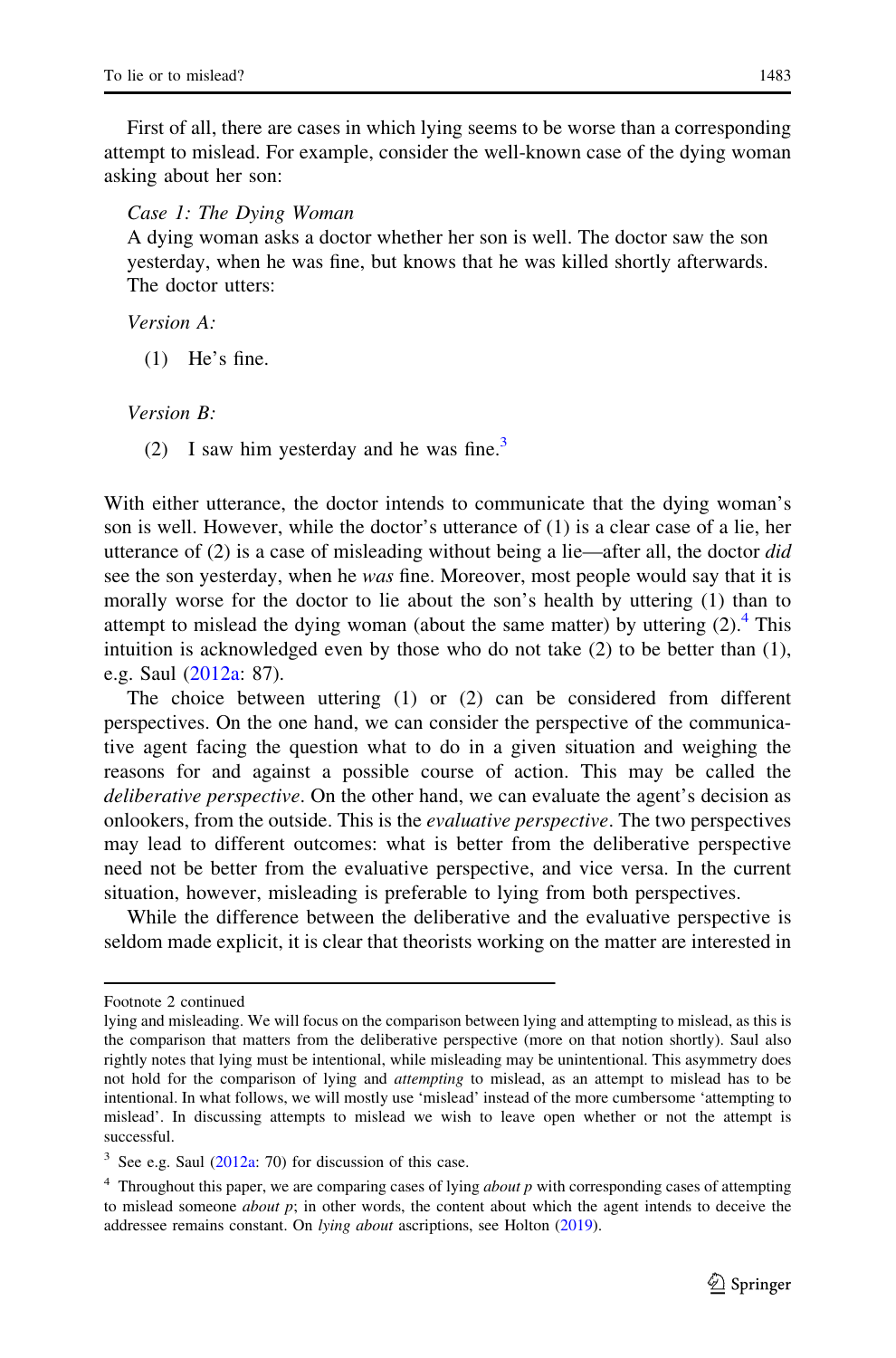the deliberative perspective. For example, here is a representative passage in which Saul frames her main thesis from the deliberative perspective:

Suppose, then, that you are faced with a need to deceive. […] Should you, then, carefully construct a truthful but misleading utterance rather than simply lying? It seems to me that you should not. You should simply go ahead and lie. Or if you do choose to merely mislead, you shouldn't do so in the comforting belief that you are thereby doing something better. (Saul  $2012b: 8$  $2012b: 8$ )<sup>5</sup>

In keeping with this practice, it is the question whether there is a morally relevant difference between lying and misleading from the perspective of the deliberating agent that we are concerned with in this paper.

The question might also be put thus: Are there any *moral* reasons grounded in the nature of lying and misleading that favour the one over the other? This way of putting the question allows to bracket off both *non-moral* reasons (such as the fact that it is easier to simply affirm the opposite of the truth than to come up with an elaborate misleading story) and *contingent moral* reasons (such as a promise never to lie, or a promise never to mislead). What we are interested in are cases in which a moral difference between lying and misleading appears to be grounded in the fact that the one is a lie and the other an attempt to mislead.

Now let us turn to a second, less dramatic example in which lying seems worse than misleading:

## Case 2: Paintings at an Exhibition

Amy is attending a vernissage at a small gallery. She gets talking to Bill and finds out that he is the painter of the works on display. Bill asks Amy: 'Do you like the paintings?' While Amy thinks that the paintings show a very good mastery of composition and excellent brushwork, she does not like them overall. However, Amy is unsure whether Bill wants an honest answer, so instead of:

Version A:

(3) Yes, I like them.

she says:

Version B:

(4) The composition is great and the brushwork is excellent.

Through either utterance, Amy intends to communicate that she likes the paintings, but only her utterance of (3) is a lie, while (4) is an attempt to mislead. In this case, too, it seems worse for Amy to lie to Bill than to attempt to mislead him.

The foregoing cases fit well with views on which lying is generally worse than misleading. But there are also cases that lead to intuitions that point in a different direction. In the following example, lying and attempting to mislead appear to be

 $5$  Also see Strudler [\(2010](#page-20-0): 177) and Webber [\(2013](#page-20-0): 654).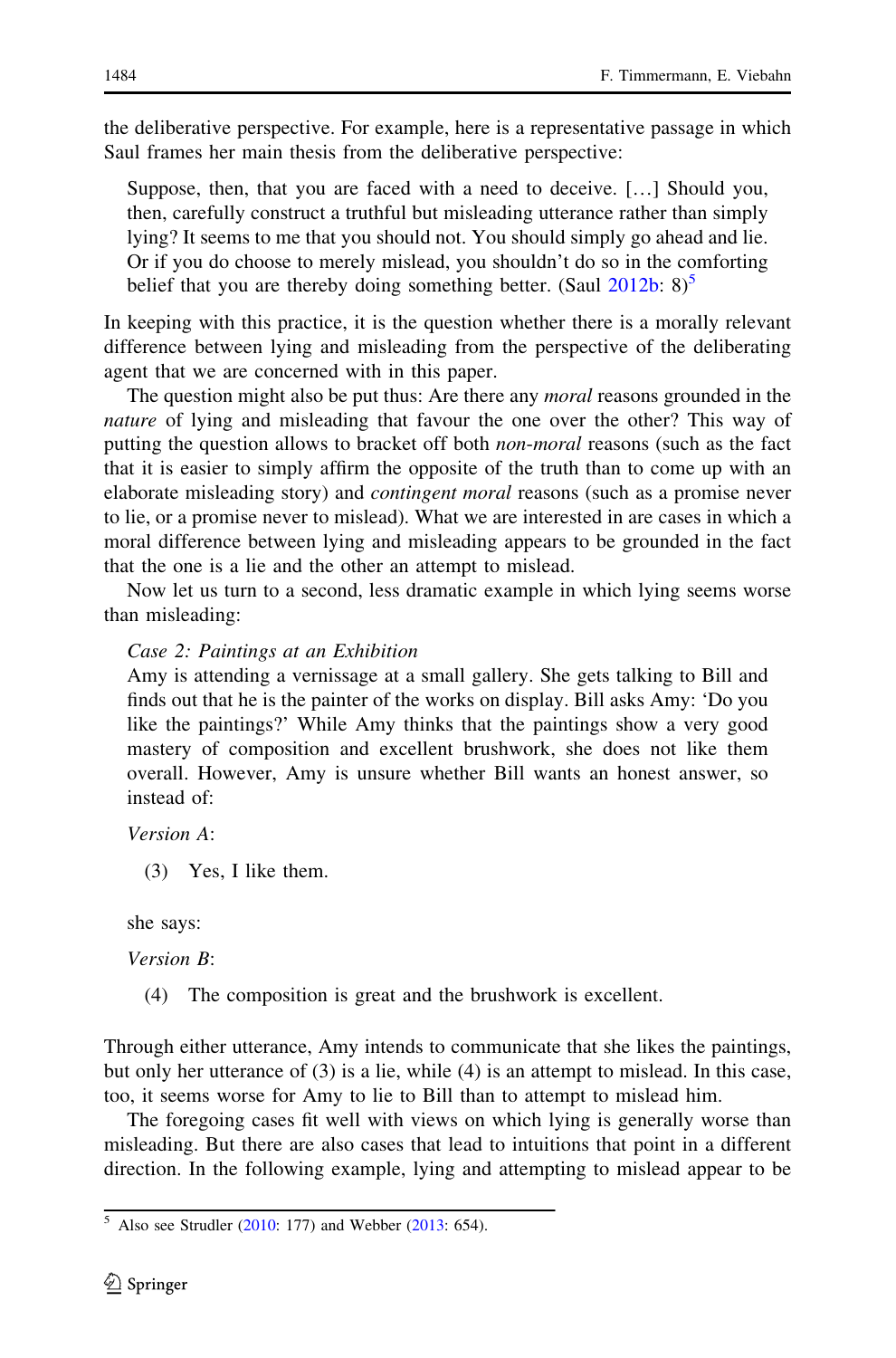morally on a par. The example is due to Saul [\(2012a:](#page-20-0) 73), but we have modified it slightly to remove its most controversial features<sup>6</sup>:

#### Case 3: The Peanut Attack

George is cooking dinner for Frieda. He knows that Frieda has a moderate peanut allergy and that peanuts will give her a stomach ache. He wants Frieda to have a stomach ache and has asked his flatmate Hans to sneak some peanuts into the meal while George and Frieda are on the balcony. Frieda, being rightly cautious, asks whether George has put any peanuts in the meal. George utters the true but misleading (6) rather than the false (5):

Version A:

(5) There are no peanuts in the meal.

#### Version B:

(6) I didn't put any peanuts in.

Once again, both utterances are meant to communicate the same message, namely that there are no peanuts in the meal. In contrast to the previous cases, however, it seems to make no moral difference whether George lies by uttering (5) or attempts to mislead by uttering (6). Both utterances appear to be equally bad.

This example also differs from the previous examples with respect to the deontic status of the utterances: while utterances  $(1)$  to  $(4)$  are all permissible, utterances  $(5)$ and (6) are both impermissible. Still, the current example also exemplifies a property all of the examples in this paper have in common: the choice between lying and misleading does not seem to lead to a different deontic status. Though there are cases in which lying is intuitively worse than misleading (and also, as we will shortly see, cases in which lying is intuitively better than misleading), it is dubitable whether there are cases in which intuitions tell us that lying is impermissible while misleading is permissible (or vice versa).

As a second case in which lying and misleading do not differ morally, consider the following example by Baumann  $(2015: 25)$  $(2015: 25)$ :

#### Case 4: The Unfaithful Spouse

Paul suspects that his wife Paula is having an affair with Peter. When Paula gets home in the evening, Paul asks whether she met Peter. Paula did meet Peter, though only briefly, as she had to put in some extra hours at work. Paula utters the true but misleading (8) rather than the false (7):

<sup>&</sup>lt;sup>6</sup> Firstly, we have reduced the seriousness of harm George wants to inflict on Frieda, as this aspect of the original example might be taken to interfere with intuitions about the choice of lying and misleading (as is argued e.g. by Berstler [2019](#page-19-0): Section 5.1). Secondly, we have modified the utterances to ensure that (5) is clearly false while (6) is clearly true. The original example relies on the controversial view that putting peanut *oil* in a meal does not constitute putting *peanuts* in a meal.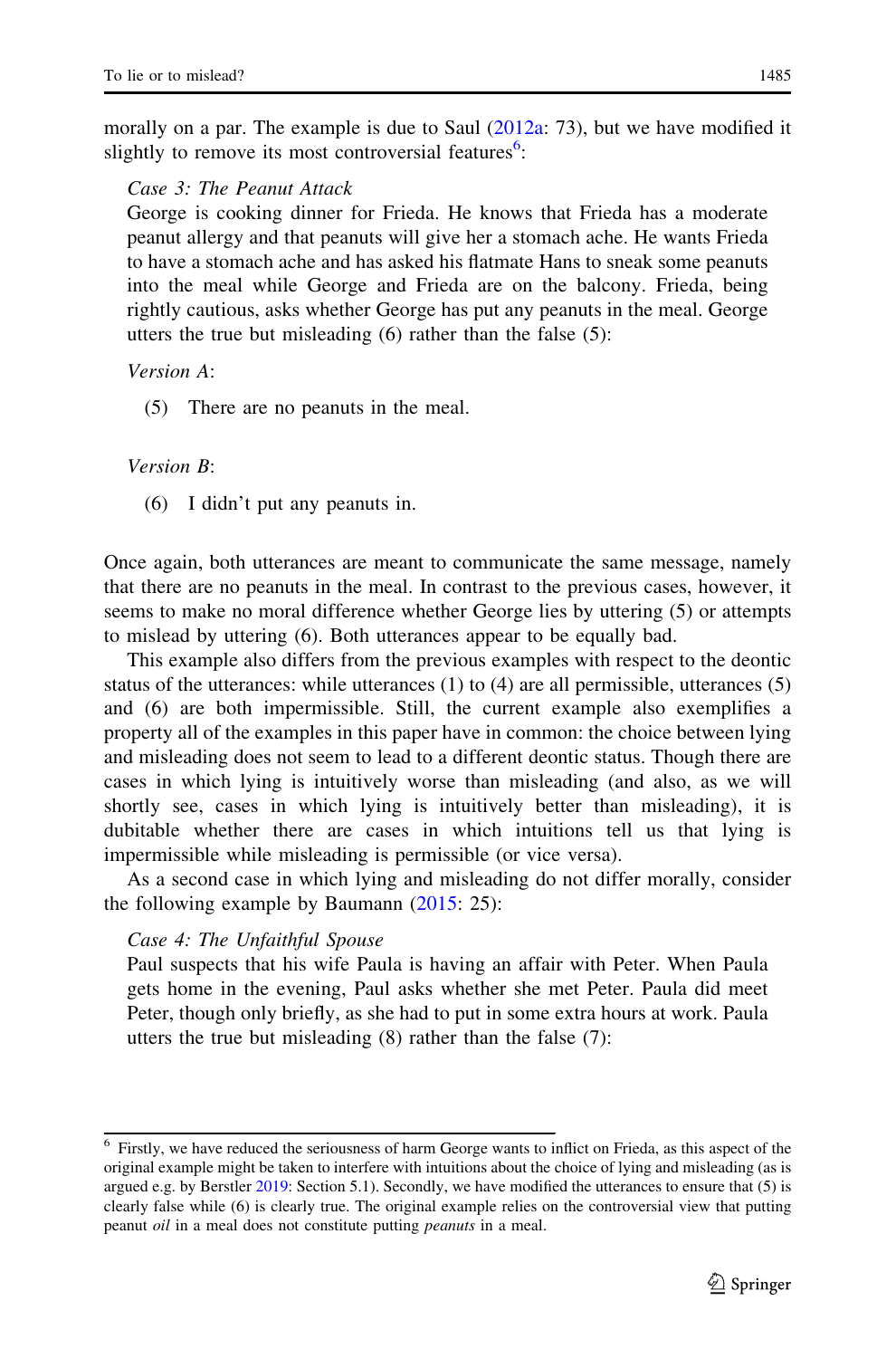Version A:

(7) No, I didn't meet him.

Version B:

(8) I had to put in some extra hours at work.

In this case, too, both utterances communicate the same message, and both utterances are impermissible. Moreover, Paula's deception is made no better by her choice to mislead rather than to lie.

Finally, we want to turn to cases in which lying is intuitively better than attempting to mislead. A first such example (Case 5: Kant's Murderer) is offered by Kant's infamous murderer at the door. When the murderer asks about the whereabouts of his innocent victims, it appears as obviously permissible to attempt to deceive him. But it is also clearly better to lie rather than to attempt to mislead (pace Kant VIII: 427). After all, the latter choice might arouse suspicion ('Why didn't she answer my question?') and lead to the death of the victims.

For a second example in which lying appears to be better than misleading, consider the following case:

## Case 6: The Willingly Deceived Cook

John is an ambitious and passionate amateur chef, but unfortunately not blessed with too much talent. His wife, Joanne, has repeatedly had the experience that John got quite upset when she showed too little enthusiasm about his culinary achievements, or even criticized some meal he prepared. From this she has drawn the conclusion that John prefers an insincere compliment to an honest appraisal of his products. When John once again puts too much salt in the soup and asks whether she enjoyed the meal, Joanne could either utter the false (9) or the true but misleading (10):

Version A:

(9) It was the best fish soup I've ever tasted. It was delicious!

Version B:

(10) My mother used to cook that soup on Christmas Eve. I loved it.

Given that Joanne knows that John does not want to know the truth about his soup but prefers to be falsely complimented, it seems better for her to go for the safer option and to lie rather than to mislead. As in the previous case, a misleading answer that dodges John's question could arouse suspicion and uncover her attempted deception.

In the current case, the addressee has made clear by his behaviour that he prefers to be deceived. This is in fact quite common in everyday life: We frequently find ourselves in situations in which it is clear from the context that our addressee does not want a sincere answer, even if this is not explicitly stated ('Do you like my new hair colour?', 'What do you think of my new bike?'). But there are also situations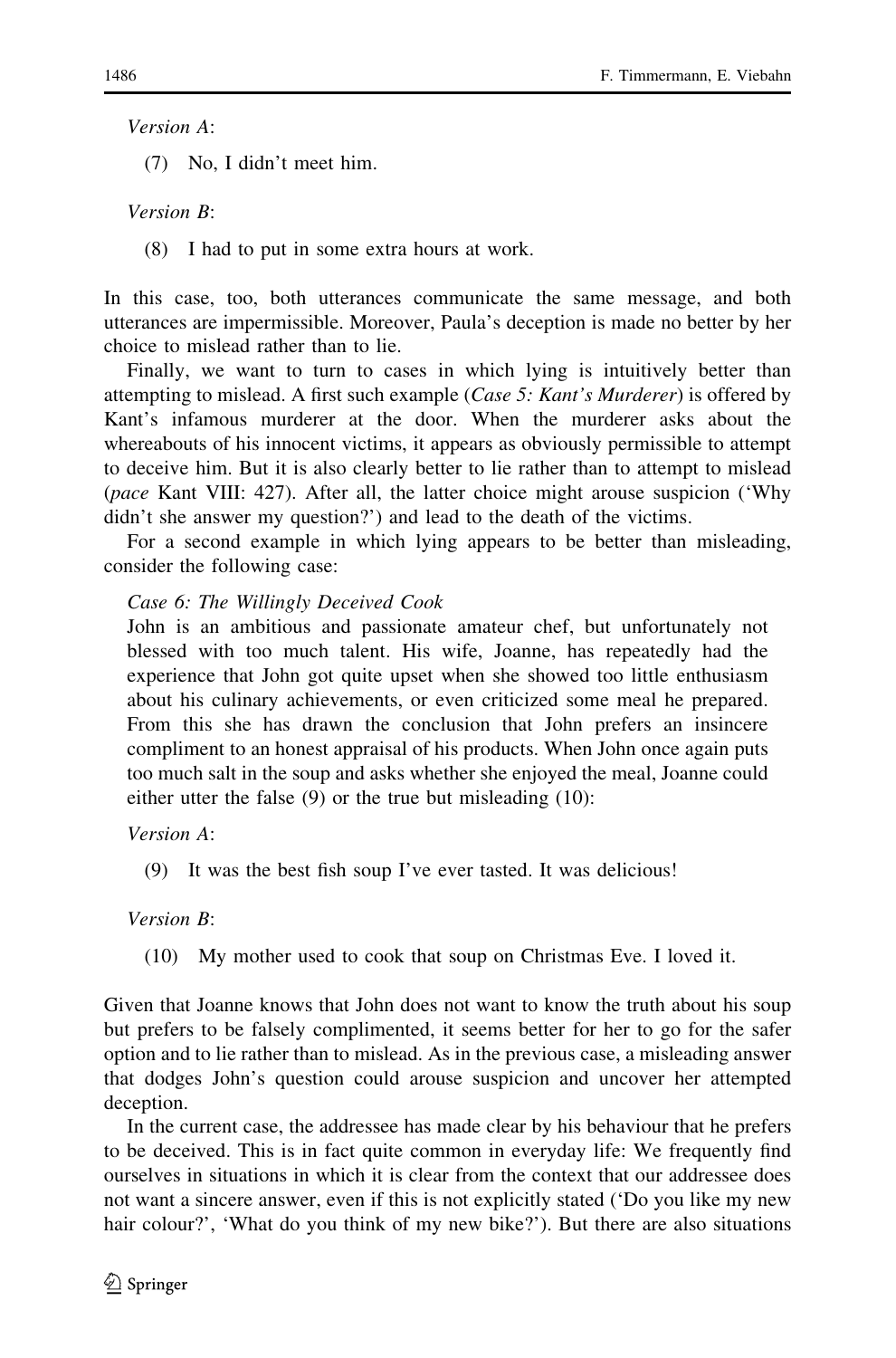where a person has made an explicit statement that she does not want to know the truth about a certain matter, e.g. about her husband's affairs. And there are situations where the truth would be dangerous for the addressee himself, as in cases of temporary insanity (cf. Plato: Rep. 331a). In all these cases, it seems safer and better to lie than to mislead (though see Adler [2018](#page-19-0): 307–308 for a contrary opinion).

What should we make of these examples and the intuitions they generate? On the one hand, the intuitions conflict with Saul's view that there is no moral difference between lying and misleading (except in certain special cases). Firstly, the examples featuring an intuitive moral difference between lying and misleading (in either direction) do not seem to belong to the special cases for which Saul does see a moral difference: such cases must be set in legal contexts or other contexts that are similar to legal contexts (see Saul [2012a](#page-20-0): 95–99), but the relevant examples do not feature a legal or legal-like context. Secondly, if the contexts of the examples *are* taken to be relevantly similar to legal contexts, then there are many cases with legal-like contexts, which means that the cases in which there is a moral difference between lying and misleading are not nearly as exceptional as Saul claims.

On the other hand, the intuitions also conflict with the standard view that lying is generally worse than misleading (except in special cases). Adherents of that view do not often make clear in which special cases lying is not worse than misleading.<sup>7</sup> But there are plenty of cases (similar to cases 3–6) in which lying is intuitively at least as good as misleading, and so there would have to be many exceptions to a view on which lies are generally worse than misleading—so many that it would be incorrect to speak of a general (or defeasible) moral advantage of misleading over lying.

Taken together, the intuitions about these examples support a view on which the relationship between lying and misleading is variable: a view which sees lying as worse than misleading in some cases, better in others, and which sees no difference in yet other cases. Such a non-general view is the only view that avoids ascribing widespread error in our moral judgements. It is the view we are going to defend in what follows.

#### 3 Lying, misleading and commitment

Intuitions seem to favour a view on which lying and misleading are not always morally on a par. As mentioned above, any such theory faces the challenge of pointing to a difference in the natures of lying and misleading that could explain how a moral difference can obtain. Indeed, Saul [\(2012a\)](#page-20-0) forcefully argues that lying and misleading do not differ in a way that could ground a moral difference. In this section, we will respond to Saul's line of argument by pointing to a difference between lying and misleading that has been largely neglected: liars commit themselves to something they believe to be false, while misleaders avoid such commitment. In the following section, we will then show how this difference in

 $\frac{7}{7}$  Strudler [\(2010:](#page-20-0) 177) mentions that lying and misleading are on a par in contexts of 'maximal trust', when both options are maximally wrong.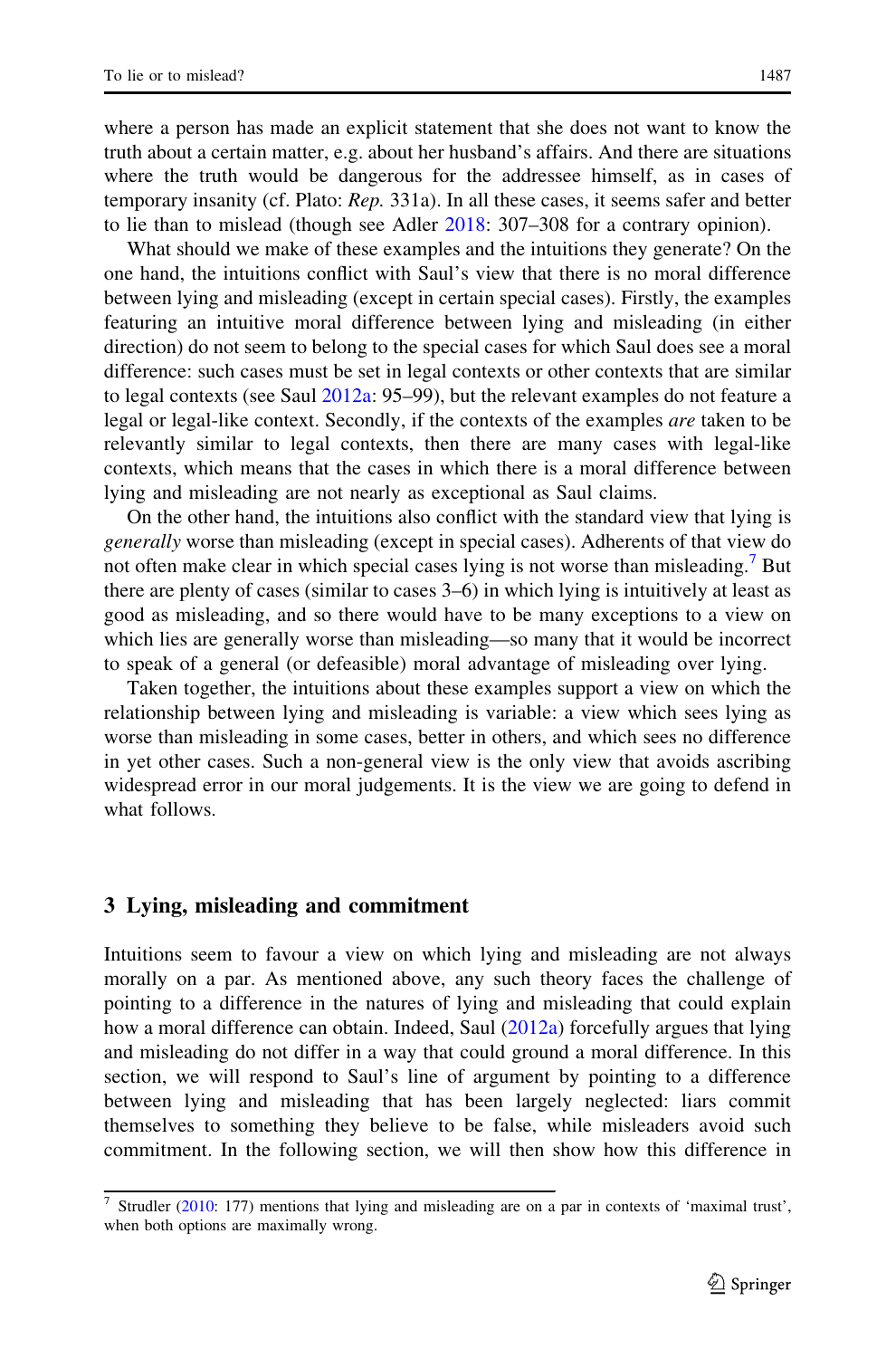commitment is sometimes, but not always, significant for the moral evaluation of the respective acts.

Saul's line of argument can be summed up as follows:

In lying as in attempting to mislead, a speaker tries to convey something she believes to be false. The only difference between such communicative acts consists in whether the speaker says something she believes to be false or whether she tries to convey a false belief by some other means. But this difference cannot ground a morally relevant difference between lying and misleading.<sup>8</sup>

So, in Saul's view, the difference between lying and misleading is merely a difference between different means to a common goal (such as shooting someone with one brand of gun rather than another, see Saul [2012b:](#page-20-0) 7). Along these lines, Saul dismisses several proposals for morally relevant differences between lying and misleading, arguing either that lying and misleading do not differ in the way the proposals claim or that the proposed difference is not morally relevant. For example, she considers Chisholm and Feehan's ([1977:](#page-20-0) 153) point that lying involves a breach of faith that misleading avoids and objects that lying and misleading do not in fact differ in this way (cf. Saul  $2012a$ : 75–77). And against Adler's  $(1997: 444)$  $(1997: 444)$  $(1997: 444)$  view that in misleading (but not in lying) the addressee is partly responsible for the deception, Saul objects that such a difference could not be morally relevant (cf. Saul [2012a](#page-20-0): 80–82).

Our aim in this section is not to defend these existing approaches, but rather to highlight a difference between lying and misleading that Saul overlooks. While Saul holds that lying and misleading differ only in terms of what is said, that is not quite right. Lying and misleading also differ with respect to the commitment undertaken by the speakers: through lying, agents commit themselves to a proposition they believe to be false; by contrast, misleaders intend to communicate a proposition they believe to be false, but do not commit themselves to this proposition.<sup>9</sup> What is the nature of this commitment? And which reasons are there to think that lying and misleading indeed differ in terms of commitment?

We think that the commitment in lying should be construed as the commitment in assertion. That assertion is characterised by taking on a commitment to a proposition has been proposed e.g. by Peirce [\(1934](#page-20-0)), Searle [\(1979\)](#page-20-0), Brandom [\(1983](#page-19-0)), Rescorla [\(2009](#page-20-0)), MacFarlane [\(2011](#page-20-0)) and Kölbel (2011). A recurring idea in this literature is that through committing oneself to  $p$  one assumes a responsibility to defend  $p$  if challenged—one takes on a *justificatory responsibility* (Brandom [1983:](#page-19-0) 641). That seems right. But it is important to note that assertion is not the only

<sup>&</sup>lt;sup>8</sup> Cf. Saul [\(2012a](#page-20-0): Chapter 4; [b](#page-20-0): 4–6).

<sup>&</sup>lt;sup>9</sup> Several theorists, including Carson [\(2006](#page-19-0)) and Saul ([2012a](#page-20-0): 10-12) herself, have argued that lying involves committing to (or warranting) something believed to be false. However, these theorists do not hold that lying and misleading differ in terms of commitment; rather, they take the essential difference between lying and misleading to concern what is said. Viebahn ([2017,](#page-20-0) [2019](#page-20-0), [2020\)](#page-20-0) argues that commitment is the central difference between lying and misleading. Also see Cohen ([2018\)](#page-20-0), who argues that misleading leads to a lower warrant of truth than lying.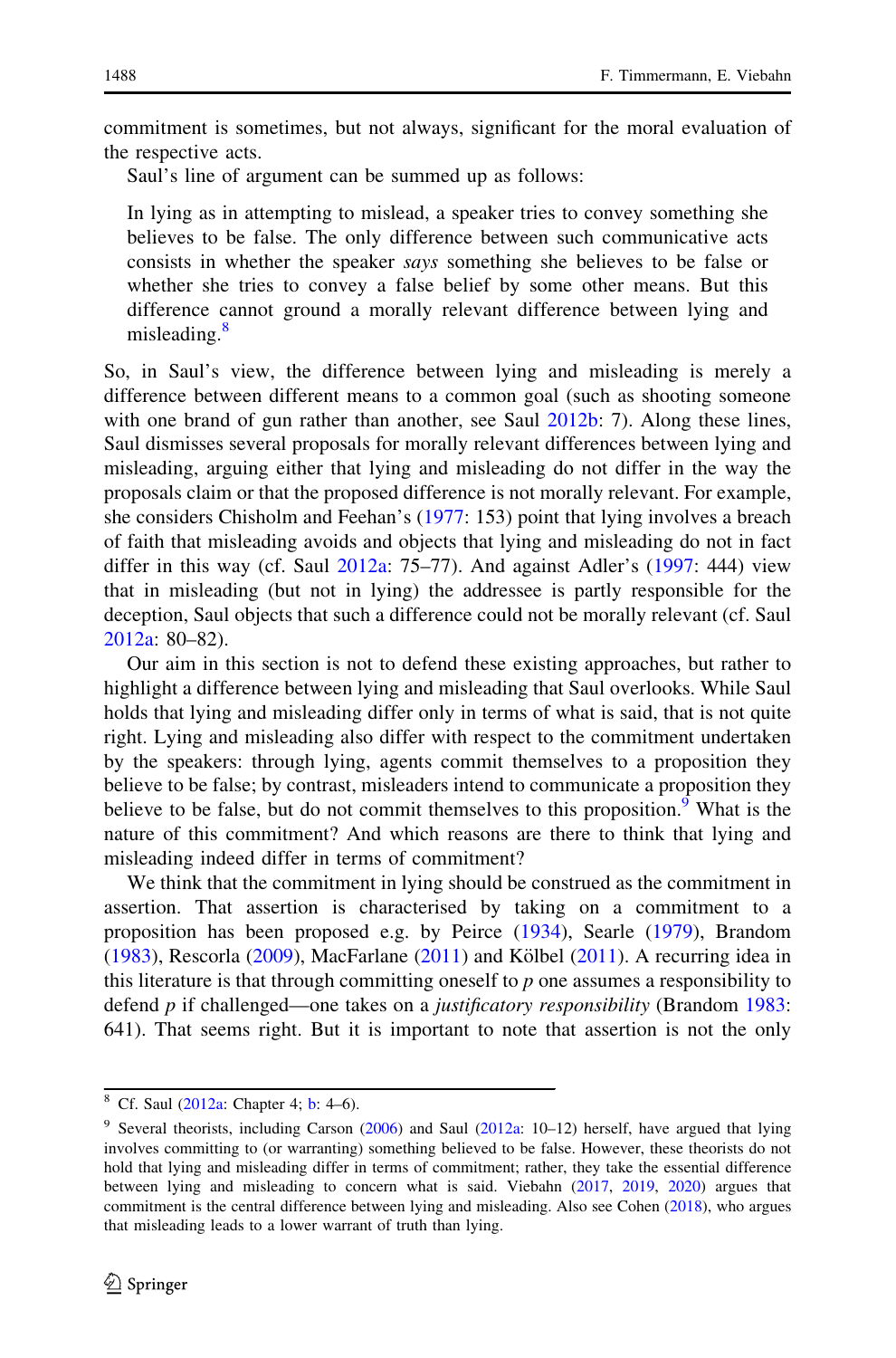speech-act that leads to a justificatory responsibility: the same holds for weaker constatives (i.e. speech-acts that aim at truth), such as conjectures and speculations. However, the committal speech-act of assertion differs from weaker, non-committal constatives with respect to the strength of the required defence. While assertions require a strong defence of the propositions put forward, conjectures, speculations and guesses only require a *weak* defence.<sup>10</sup>

To flesh out this picture, it will help to consider some constatives and ways in which they can be legitimately challenged. Let us assume that  $(11)$  is uttered as an assertion, while the hedged (12) is uttered as a conjecture:

- (11) Switzerland has 26 cantons.
- (12) Switzerland has 26 cantons, I think.

Utterances of  $(11)$  or  $(12)$  are constative speech-acts with the same *content*: the respective speakers of (11) and (12) both put forward the proposition that Switzerland has 26 cantons. But the speech-acts differ with respect to their force: With (11), the proposition that Switzerland has 26 cantons is put forward in a committal way; the speaker takes on a justificatory responsibility to provide a strong defence if challenged. By contrast, (12) is used to put forward the same proposition in a non-committal way; the speaker does take on a justificatory responsibility, but the defence need not be as strong.<sup>11</sup>

In line with this difference in force, there is a difference in how the speech-acts can be legitimately challenged.<sup>12</sup> Having uttered (11), the speaker can be legitimately challenged in a strong way. For example, challenges of the following kind would be legitimate:

- (13) How do you know?
- (14) How can you be sure?

Such challenges would be too strong in response to (12), and could consistently be dismissed ('I never claimed that...'). But (12) can be legitimately challenged in a weaker way:

- (15) What makes you think that?
- (16) Why are you inclined to think that?

Note that what matters here is whether a challenge is legitimate in view of the speech-act that is being challenged; we are thus concerned with legitimacy 'so far as the logic of the discourse goes', as Unger [\(1975](#page-20-0): 263) puts it. Other factors can affect the overall legitimacy of a challenge. For example, a challenge could be

<sup>&</sup>lt;sup>10</sup> See Green [\(2009](#page-20-0): 157), Turri ([2010](#page-20-0)), Fricker ([2012\)](#page-20-0) and Montminy [\(2020](#page-20-0): Section 1) on the varying strength of constatives.

<sup>&</sup>lt;sup>11</sup> The distinction between content and force applies not only to constative speech-acts, but also to speech-acts of different kinds. For example, *directive* speech-acts of requesting and commanding could share the same content while differing in force. A helpful account of the force-content distinction is provided by Green [\(2017](#page-20-0)).

 $12$  For more extensive considerations along these lines, see Viebahn [\(2020](#page-20-0)).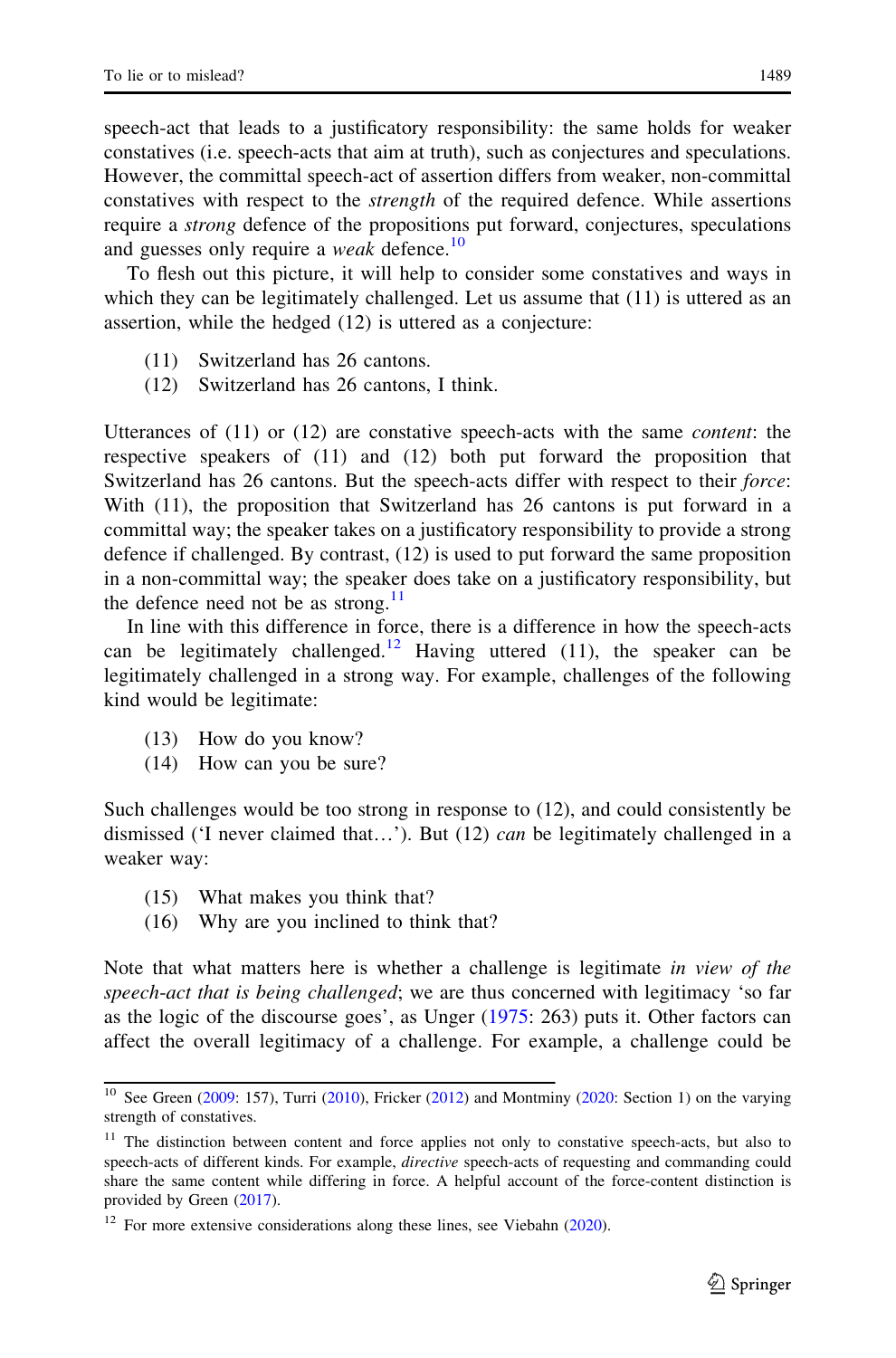illegitimate because it contains a slur. As far as possible, such other factors must be bracketed here.

These patterns of constatives and legitimate challenges support the view sketched above, according to which both strong and weaker constatives lead to a justificatory responsibility, but differ in terms of the required strength of the defence. They also provide some insight into the nature of the respective justificatory responsibilities. In general, speakers can defend themselves by providing propositions that support the propositions originally put forward (cf. Rescorla  $2009$ : 104 and Kölbel  $2011$ : 67). The stronger the original speech-act, the stronger the support that has to be provided. Following an assertion, a speaker can, for example, defend herself by making evident that she has knowledge of the proposition she asserted. Following a conjecture, it suffices to point out that she took the proposition put forward to be possible or likely. The commitment in assertion, then, is the justificatory responsibility to deliver a strong defence.

Now, we think that lying differs from misleading in the same way as asserting differs from weaker constatives. In lying, speakers assert something they believe to be false: they take on a responsibility to provide a *strong* defence of the proposition put forward. In misleading, on the other hand, speakers avoid commitment to something they believe to be false. In the examples considered above, they do so through using conversational implicatures: instead of uttering a sentence that encodes the proposition they believe to be false, they utter a different sentence whose encoded proposition they (usually) believe to be true. Of course, with respect to the proposition encoded by the sentence uttered misleaders commonly take on a responsibility to provide a strong defence: when the doctor in our first example utters (2) ('I saw him yesterday and he was fine'), she takes on a commitment to having seen the son yesterday and to him being fine then.<sup>13</sup> But, and this is the crucial point, with respect to the proposition they believe to be false and intend to mislead about (in this case: the proposition that the dying woman's son is fine), they do not take on a commitment, and thus they do not take on a responsibility to provide a strong defence of it. The misleader does have to provide a weak defence of the believed-false proposition. But as commitment is tied to strong justificatory responsibility, misleaders avoid commitment to something they believe to be false. Is this picture of the lying-misleading distinction plausible? We think it is.

On the one hand, there is an *intuitive sense* in which the choice between lying and misleading in the examples above is a choice between putting forward a believedfalse proposition in a committal way and putting it forward in a non-committal way. For instance, it seems intuitively right that the doctor in our initial example appears to take on a commitment to the dying woman's son being fine if she utters (1) ('He's fine'), while she appears to avoid this commitment if she utters (2) ('I saw him yesterday and he was fine'). In many cases, communicative agents choose to mislead *precisely* because they see this as a way to avoid committing themselves to something they believe to be false.

<sup>&</sup>lt;sup>13</sup> It is arguably possible to mislead through conjecturing and thereby implicating something believed to be false: in that case, the speaker neither takes on a commitment to the conjectured proposition, nor to the implicated proposition.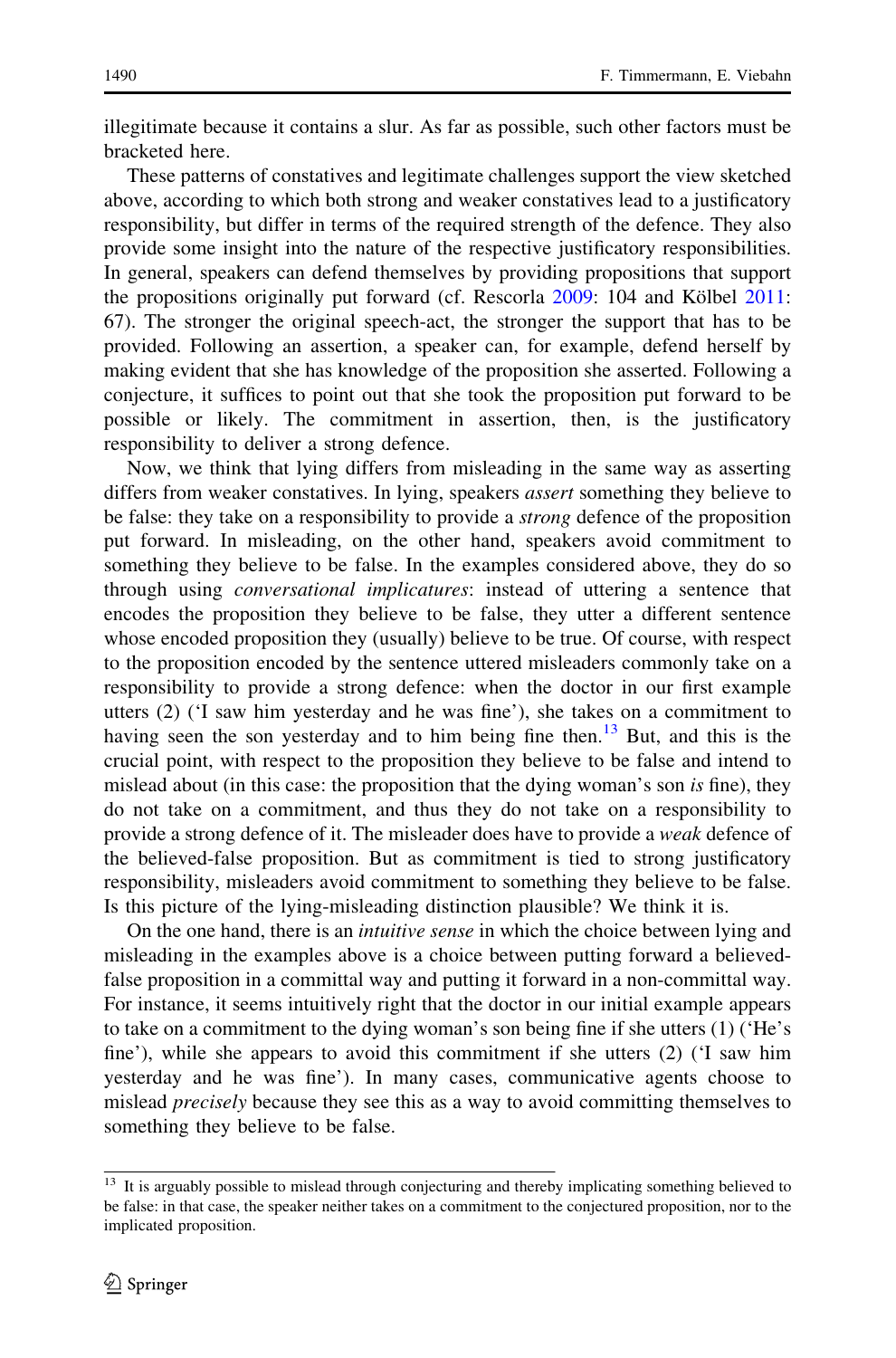On the other hand, patterns of legitimate challenges support this intuitive difference. If the doctor utters (1), she can be legitimately challenged in a strong way, e.g. with:

#### (17) What makes you sure he is fine?

By contrast, this challenge would be too strong, and thus illegitimate, following her utterance of (2); accordingly, the doctor could consistently dismiss the challenge without answering the question posed ('I never claimed that he *is* fine'). At the same time, a weaker challenge, such as e.g. (18), would be legitimate in response to (2), and thus could not be dismissed:

(18) What makes you think that he is still fine?

So, this pattern of legitimate challenges aligns nicely with the patterns found with constatives of different force. Here it is important that we are only looking at the legitimacy of the challenges in view of the speech-act that is being challenged (see above). The wording of the challenge is important, too. The fact that, having uttered (2), the doctor can consistently dismiss a strong challenge, such as (17), does not mean that there is nothing to call the speaker out on. There are certainly related challenges in the vicinity that the doctor could not consistently dismiss. For example, she could not dismiss a challenge pointing out that her utterance of (2) was insincere.

In our view, these are good reasons to think that the difference in commitment between lying and misleading aligns with the difference in commitment between assertion and weaker constatives. Are there any reasons to doubt this picture? It might be argued that the commitment-based account arrives at a too demanding view of what it is to lie, and that it misclassifies lies that do not involve commitment.<sup>14</sup> A worry of this kind has been raised by Don Fallis  $(2009: 49)$  $(2009: 49)$  $(2009: 49)$ , who discusses a case in which a witness utters:

(19) Tony was with me at the time of the murder. Of course, you know I am really bad with dates and times.

The witness believes that Tony was *not* with him at the time of the murder. Has he lied? Fallis holds that although (19) intuitively is a lie, it is not classified as such by the commitment-based account, as the witness avoids taking on the required commitment through hedging his utterance.

We think that although hedged utterances raise interesting questions in the debate on how to define lying, they are not a particular problem for the commitment-based account just presented. For one thing, there is the question of how effective the hedge is. It could well be the case that the witness takes on a commitment to Tony being with him at the time of the murder *despite* adding the second sentence. In that case, however, the commitment-based account would classify (19) as a lie (cf. Carson [2010:](#page-19-0) 38 for a similar remark).

Secondly, even if the witness does avoid committing himself to Tony being with him at the time of the murder, there may be other propositions he nonetheless commits himself to and believes to be false. For example, it seems plausible that

<sup>&</sup>lt;sup>14</sup> Many thanks to an anonymous referee for pressing us on this point.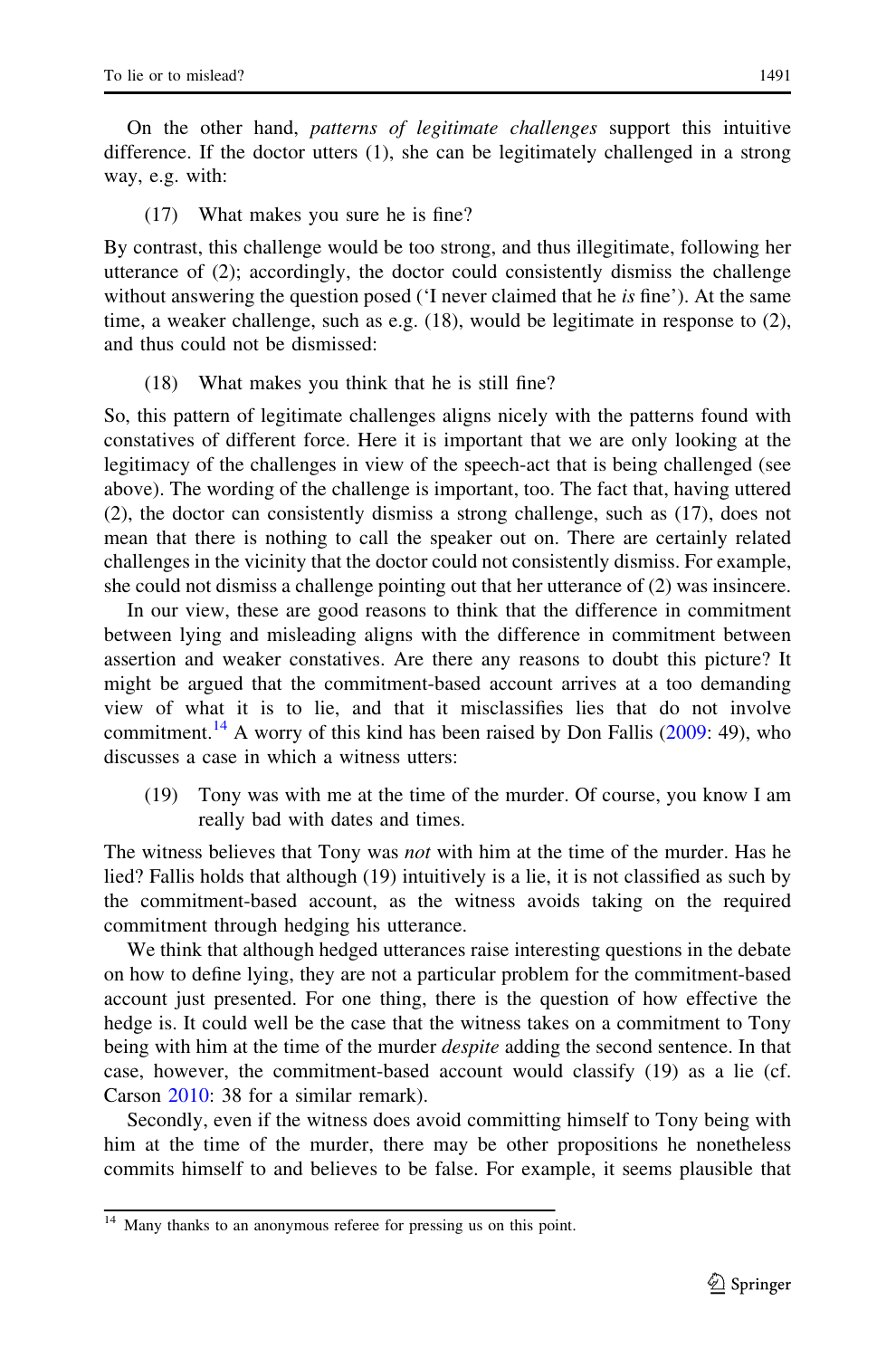through uttering (19), the witness commits himself to not being sure about whether Tony was with him at the time of the murder, although he is sure about this matter.<sup>15</sup> In this case, (19) would be a lie even if the witness did manage to avoid commitment to the proposition expressed by the first sentence.

Thirdly, if hedged utterances were indeed a problem for the commitment-based view, they would arguably be a problem for most recent definitions of lying. After all, it is widely held that lying requires asserting. It is also uncontroversial that a hedge can prevent an utterance from being an assertion. So, if the commitmentbased view misclassified such cases, the same appears to hold for all assertion-based definitions of lying. This indicates that hedged utterances should not be seen as a reason against the commitment-based account. Rather, they form an interesting class of examples that comes into view through considering the role of commitment in lying. Certainly, this class of examples requires further investigation that, however, would take us too far afield in the current context.

All in all, we believe that the case for a difference in commitment between lying and misleading is strong. The account of this difference we have sketched still leaves many questions open. For example, standard cases of misleading involve conversational implicatures. Which conversational implicatures can be used to avoid commitment? And how can implicatures be employed to avoid commitment? $16$  For present purposes, these questions can remain unanswered. What matters here is that lying and misleading do plausibly differ in terms of commitment (regardless of how exactly that notion is spelled out), and thus differ in a way that goes beyond what is said.

## 4 How the difference in commitment can make a moral difference

Having argued that lying and attempted misleading differ in terms of commitment, we now want to show that this difference can be relevant for their overall moral assessment. But it can be relevant in different ways: the very same feature that makes it possible that lying is better in some cases is also responsible for its being worse in others, and is irrelevant in yet others. How can that be? In order to answer this question, let us go through the cases outlined above in detail and see how the difference in commitment accounts for the different assessment.

#### 4.1 Choosing the safer option

In the case of Kant's murderer (case 5) and in the case of the willingly deceived cook (case 6) it is easiest to detect the reason for a moral difference between lying

<sup>&</sup>lt;sup>15</sup> Viebahn ([2017,](#page-20-0) [2019\)](#page-20-0) argues that speakers can commit themselves to a proposition without uttering a sentence that expresses that proposition. If speakers can take on commitment in such a flexible way, the content of a lie need not coincide with the content of the sentence uttered.

<sup>&</sup>lt;sup>16</sup> See Davis [\(2019](#page-20-0)) for a helpful introduction to implicatures. See Kölbel [\(2011](#page-20-0): 70) and Fricker [\(2012](#page-20-0): 86) for discussion in support of implicatures as commitment-averting devices; Pepp [\(2020\)](#page-20-0) highlights that at least some implicatures cannot be used to avoid commitment.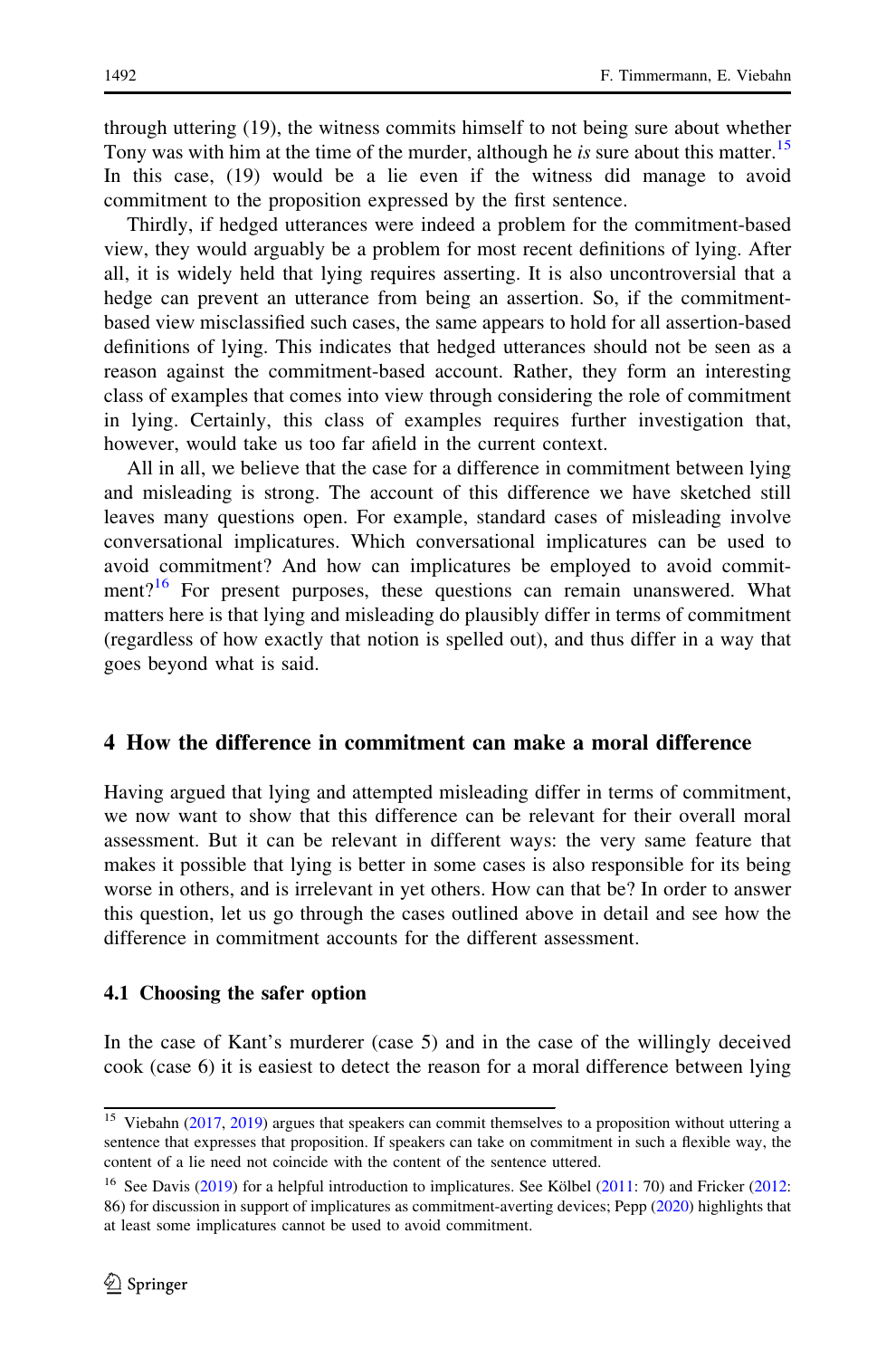and misleading. In both cases, the communicative agent has an obligation to leave the addressee in the dark about the truth, although for different reasons. In the case of the murderer, it is the good of the potential victims that calls for deceiving him; in the case of John, the willingly deceived cook, it is not the good of someone else, not even the good of John himself, that demands his deception; rather, it is his right to decide for himself about his epistemic states, his epistemic authority if you wish, that has to be respected. At any rate, it seems safe to say that deceiving is required in both cases. But if so, we should expect the more reliable means to the intended deception to be preferable.

This is where the difference in commitment comes in, which can lead to a difference in deceptive reliability between lying and misleading. In many cases, it will be the case that a straightforward lie is the more reliable means of deception (cf. Adler [1997](#page-19-0): 439). Why so? Because by answering in a non-committal way we open up a gap between what we commit ourselves to and what we mean to communicate. This may then make the addressee wonder about our reasons for doing so: Why is the speaker avoiding commitment? Why doesn't she take on a strong justificatory responsibility? And one answer to this is that she is unable to provide the required defence. A misleading response might therefore, precisely in virtue of its noncommittal nature, give rise to suspicion that would be avoided by a plain lie. So, it is the non-committal nature of misleading (as opposed to lying) that makes it the less reliable means to deceive the other side under standard conditions. This is not to rule out the possibility that sometimes misleading is the safer option. For example, this may happen when you are in danger of revealing yourself because you are not used to lying (you tend to blush when lying, say). But in the absence of such contingent circumstances, which are not grounded in the natures of lying and misleading, misleading is usually the less reliable option. $\frac{17}{17}$ 

It may be objected that reliability only gives us an instrumental reason to favour lying over misleading in certain cases, but not a *moral* reason to do so. On this reasoning, we may have decisive moral reason to deceive the addressee, but not to deceive her one way rather than the other. Against this view, we claim that lying is not only the more reliable action to achieve a given aim, but also the morally preferable action (in the cases at issue). This is shown by the fact that choosing the course of action that someone takes to be less reliable is subject to *blame* or *moral* criticism and not just to rational criticism. What we would say to someone who chooses the less reliable option is not just that he is foolish or irrational, but that what he did was careless and negligent. This indicates that there is in fact a *moral* obligation to choose the most reliable course of action given that it is morally

 $17$  There are also cases in which lying and misleading are equally reliable as a means of deception, as we will argue below. Cohen ([2018\)](#page-20-0) argues that because lying is (standardly) more reliable than misleading, the breach of trust involved in lying is (standardly) greater than the breach of trust involved in misleading. According to Cohen, lying is thus standardly worse than misleading, though sometimes they are morally on a par (as sometimes lying and misleading are equally reliable). We agree with Cohen that lying is standardly more reliable than misleading as a means of deception; however, we hold that this can also make lying better than misleading, and we do not hold that the moral difference has to do with a difference in the level of trust that is breached (though for reasons of space we will not argue against Cohen's view on this matter).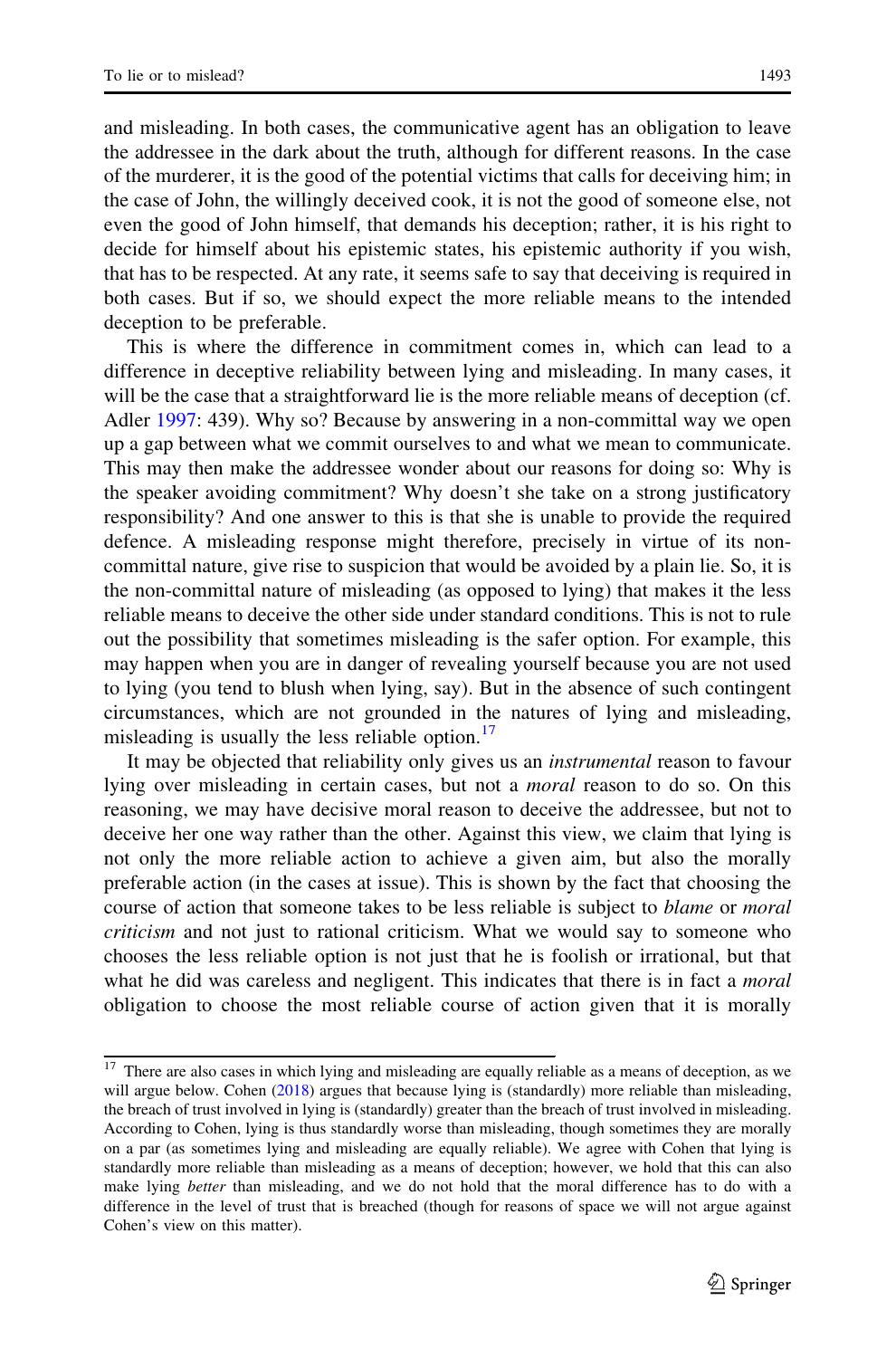obligatory to pursue a certain goal. It is therefore correct to say that in some cases, the nature of lying as the more committal speech act gives us a moral reason to favour lying over misleading.

#### 4.2 Leaving a path to the truth

While the difference in reliability makes lying better than misleading in cases 5 and 6, there are also cases in which the difference in reliability between the two means of deception makes lying worse than misleading, as we now want to argue.

It is our assumption that, at least in certain contexts, we have a fundamental claim to truthfulness over matters that are of our immediate concern. For instance, the Argentinian Madres de Plaza de Mayo have a claim to truthful answers to their questions about what happened to their sons and daughters who disappeared under the Argentinian military dictatorship. But also in more mundane cases, we have a right to a truthful answer when asking, e.g., for the way to the lecture theatre. On the other hand, there is of course no right to know about the personal details of other people's lives (unless they stand in a particular relationship with us). It is a complicated question where the claim to truthfulness ends. However, it appears right to say that in ordinary contexts, with no special conditions obtaining, we do have a right to be told the truth (as the other party sees it). This holds independently of any particular moral theory. On the contrary, every reasonable moral theory had better be able to make room for the claim to truthfulness.

How does the idea of a claim to truthfulness, in connection with the commitmentbased distinction between lying and misleading, help to understand why misleading can be preferable to lying? In a situation where there is uncertainty over whether the claim to truthfulness has been released, as is the case in our example of Bill and Amy (case 2), it seems advisable to leave the door open for him who really wants to know the truth. And misleading, rather than lying, is just a way of doing this. If Amy were to lie to Bill, he would have no chance of finding out Amy's true opinion (unless he had other reasons to doubt her sincerity); by committing to her liking the picture, Amy had in a way *closed the door* for further inquiry. If, however, Amy avoids commitment by choosing a misleading utterance, such as our sentence (4), she leaves open the possibility (for someone who 'has ears to hear') to find out the truth.<sup>18</sup> Of course, if Bill was more interested in flattering remarks than in Amy's actual reaction to the pictures, he will be satisfied with her answer; but then, again, Amy will have made no mistake, because she only led into deception someone who was not interested in her honest opinion in the first place.

So, again, it is the difference between lying and misleading in terms of commitment that plays the pivotal role, but in this case that difference points in the

<sup>&</sup>lt;sup>18</sup> A related but distinct point is made by Strudler [\(2010](#page-20-0): 176–179). Strudler argues that misleading gives the addressee more options than lying because it is easier to express doubt about something that has been implicated than about something that has been directly expressed. However, Strudler only considers cases in which the addressee has independent reasons to doubt the truthfulness of the speaker. He does not argue that attempted misleading (but not lying) can give the addressee a chance to find out that the speaker is not being truthful.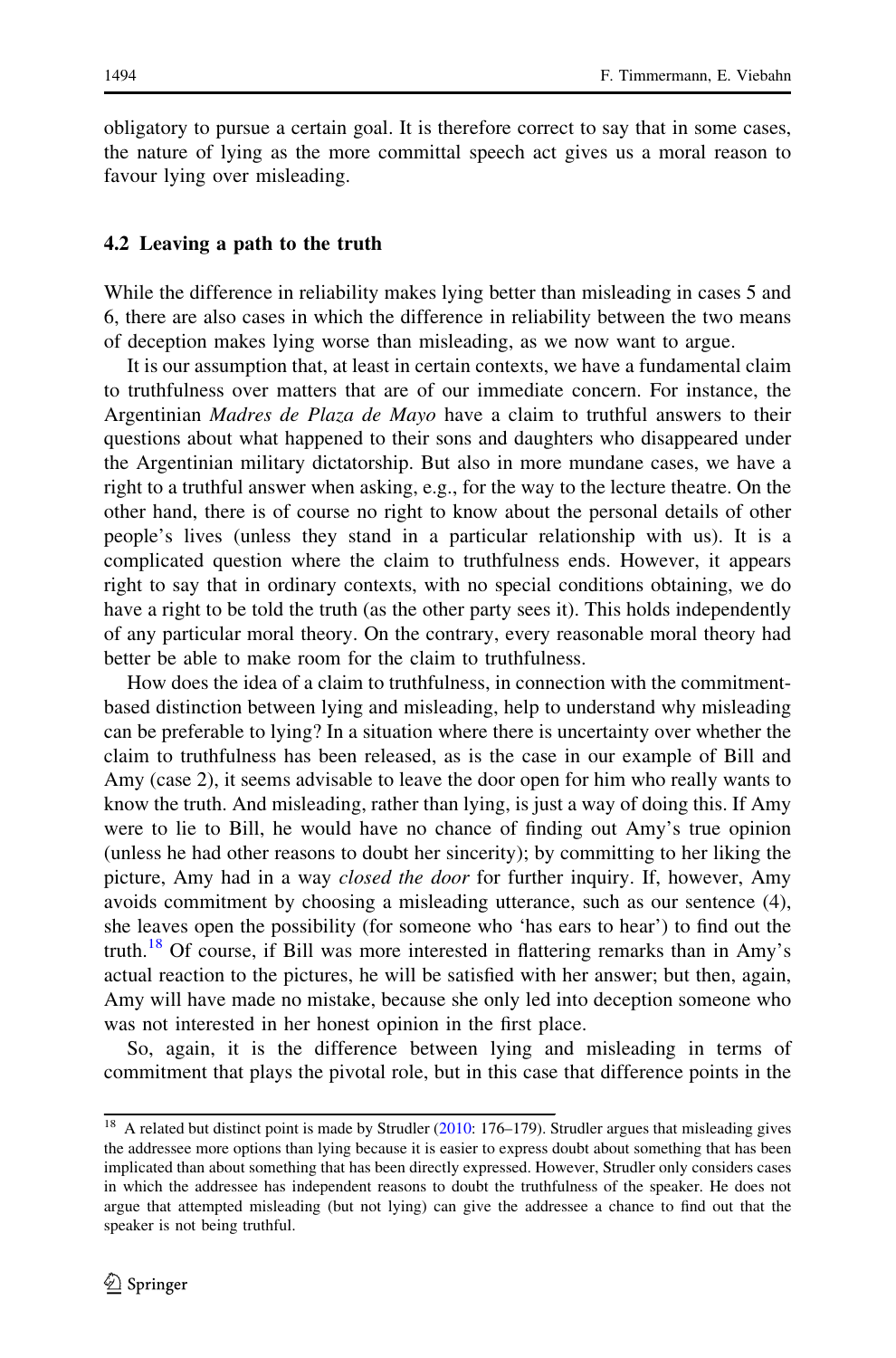opposite direction: in virtue of its non-committal nature, misleading is, ceteris paribus, the less reliable option and comes with a potential of being found out; in the current case, in which the agent is uncertain about whether the addressee's claim to truthfulness is active, this provides a reason to mislead rather than lie, given that the potential to be found out is a morally worthwhile feature.

While the claim to truthfulness sets apart lying and misleading in some cases, there are other cases in which it plays no role at all. Among these are cases 5 and 6: it seems plausible to say that both the murderer and the willingly deceived cook have lost their claim to truthfulness (with respect to the matter at hand), albeit for different reasons. The murderer has lost his claim to truthfulness on account of his evil intentions; the willingly deceived cook has implicitly refrained from asserting that right by his own behaviour. There is thus no claim to truthfulness the respective communicative agents have to consider in choosing between lying and misleading, and the same goes for cases where that claim has explicitly been given up. (Still, the difference in commitment can be morally relevant for other reasons, as we have argued above).

How about cases 3 (The Peanut Attack) and 4 (Paul and Paula), in which there is no intuitive moral difference between lying and misleading? Here, the addressees (Frieda in case 3 and Paul in case 4) have not lost their claim to truthfulness, as the communicative agents are aware. But in case 3, both utterances ('There are no peanuts in the meal' and 'I didn't put any peanuts in') are equally reliable as means of deception. After all, both utterances are direct answers to Frieda's imprecise question ('Did you put any peanuts into the meal?'). As a result, Frieda is not in a position to detect the lack of commitment in George's misleading answer. Had Frieda asked more carefully (e.g. 'Are there any peanuts in the meal?'), then the second answer might have aroused suspicion. This shows that even though lying and misleading always differ in terms of commitment (as we have argued), this difference in commitment does not always lead to a difference in reliability, in which case it cannot always set lying and misleading apart morally.

In case 4, however, we can assume that there is a difference in reliability: Paul suspects that Paula is having an affair, so he might well pay close attention to what exactly she commits herself to. Given that Paul has a claim to truthfulness, doesn't this give Paula a reason to prefer misleading over lying? The answer is no, for if Paula took Paul's claim to truthfulness as a genuine reason in her deliberative situation, she would have to conclude that what she should do is simply tell the truth. What the claim to truthfulness demands in this situation (where no conclusive reasons oppose truth-telling) is not misleading rather than lying, but speaking the truth.

The foregoing considerations make clear that the claim to truthfulness cannot be used to ground a *general* moral preference for misleading over lying, as has been attempted e.g. by Adler ([1997,](#page-19-0) [2018\)](#page-19-0). Even if there is a general claim to truthfulness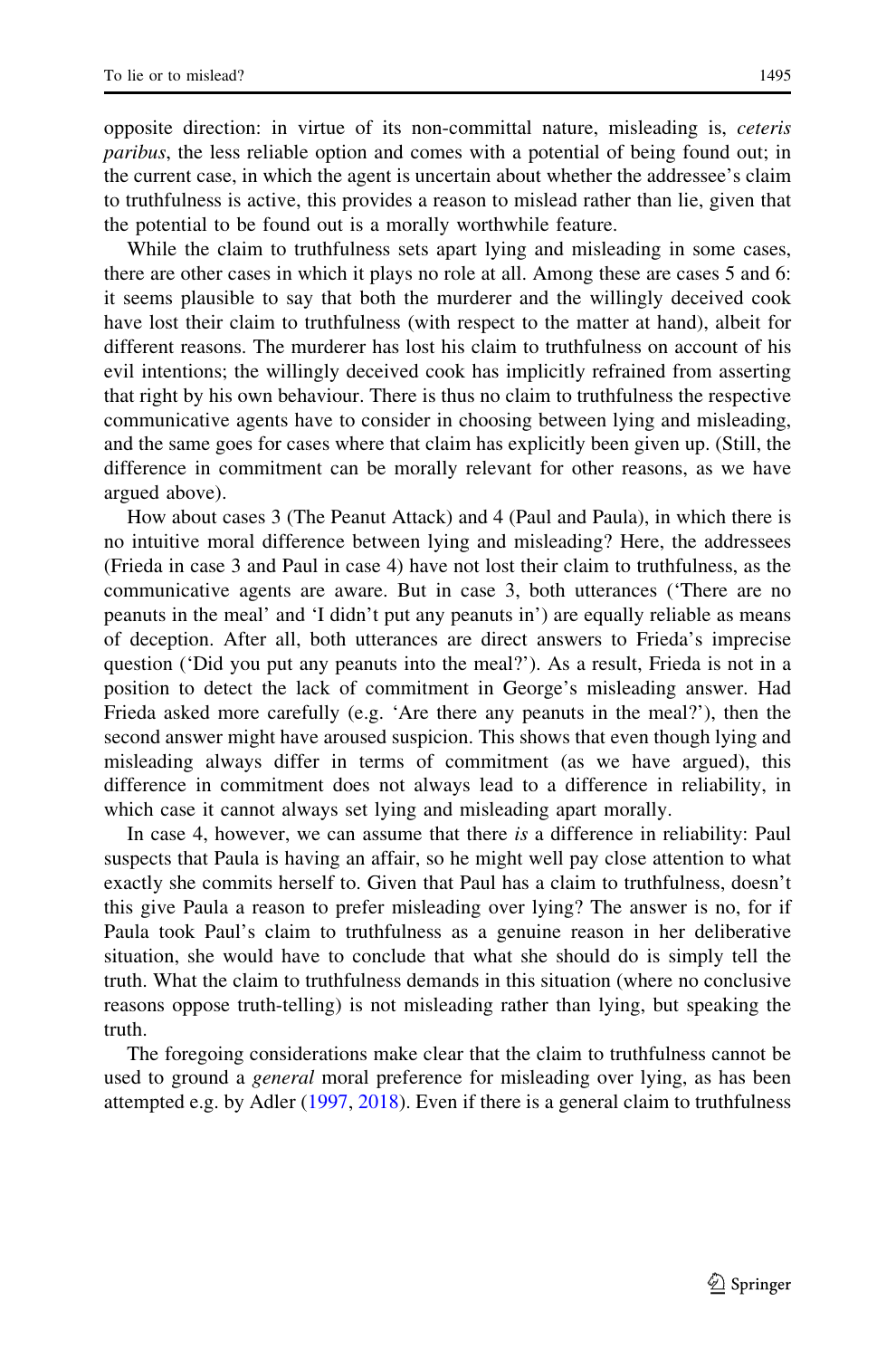in ordinary contexts, there are cases in which addressees forfeit this claim. And there are yet other cases in which, although the claim is not forfeited, it cannot play a role in the deliberative processes of choosing a means of deception. In all of these cases, the claim to truthfulness does not give misleading a moral advantage over lying. $19$ 

# 4.3 Acknowledging the claim to truthfulness

We have argued that the difference in commitment accounts for the fact that lying is better than misleading in some cases (Kant's murderer and the willingly deceived cook, cases 5 and 6) and worse in others (Bill and Amy, case 2). In each of these cases, choosing a misleading utterance puts the addressee in a position to detect a lack of commitment and thus to uncover the attempted deception. But it seems that there could be a moral difference between lying and misleading even if the latter option does not put the addressee in a position to detect a lack of commitment and the two options are equally reliable. This happens e.g. in the case of the dying woman (case 1): the doctor should attempt to mislead (by uttering 'I saw him yesterday and he was fine'), even if she thinks that the dying woman will not press her for a more committal answer, i.e. even if she takes lying and misleading to be equally reliable. Why? Because in doing so, she *expresses* that she acknowledges the dying woman's claim to truthfulness (even while choosing not to fulfil it in order to spare her unnecessary pain).

That lying and misleading differ in an expressive way has been highlighted by Baumann ([2015\)](#page-19-0). According to Baumann, the choice to mislead (rather than to lie) can express two things: firstly, respect for the addressee (this is also noted by Adler [2018:](#page-19-0) 307), and secondly, the willingness to continue a trusting relationship with the addressee. We think it is right that, in some situations, communicative agents can express these things by choosing to mislead. However, we want to spell out the expressive differences between lying and misleading in a slightly different way, as we will now illustrate with the help of the case of the dying woman.

To begin with, note that in the case of the dying woman, the doctor's choice of misleading cannot plausibly express a willingness to continue a trusting relationship—after all, the woman is about to die. That leaves Baumann's first proposal, according to which the doctor's misleading utterance expresses respect for the dying woman. Such an expression of respect seems more plausible in the current case. As Baumann notes, expressing respect for a person does not require that person to register the expression of respect; the doctor might thus express to others who are present (and possibly to herself) that she has respect for the dying woman. But why does the choice to mislead express respect for the dying woman? According to Baumann [\(2015](#page-19-0): 20), choosing to mislead signals that the communicative agent

<sup>&</sup>lt;sup>19</sup> We agree with the criticism of Saul ([2012a](#page-20-0): 84–86), according to which there is no good reason to hold that a norm of (or claim to) truthfulness applies to implicatures to a lesser extent than it applies to assertions. If there is such a norm (which we take to be plausible), it arguably applies to what the speaker intends to communicate. However, our objections to Adler's approach are independent of the objections put forward by Saul.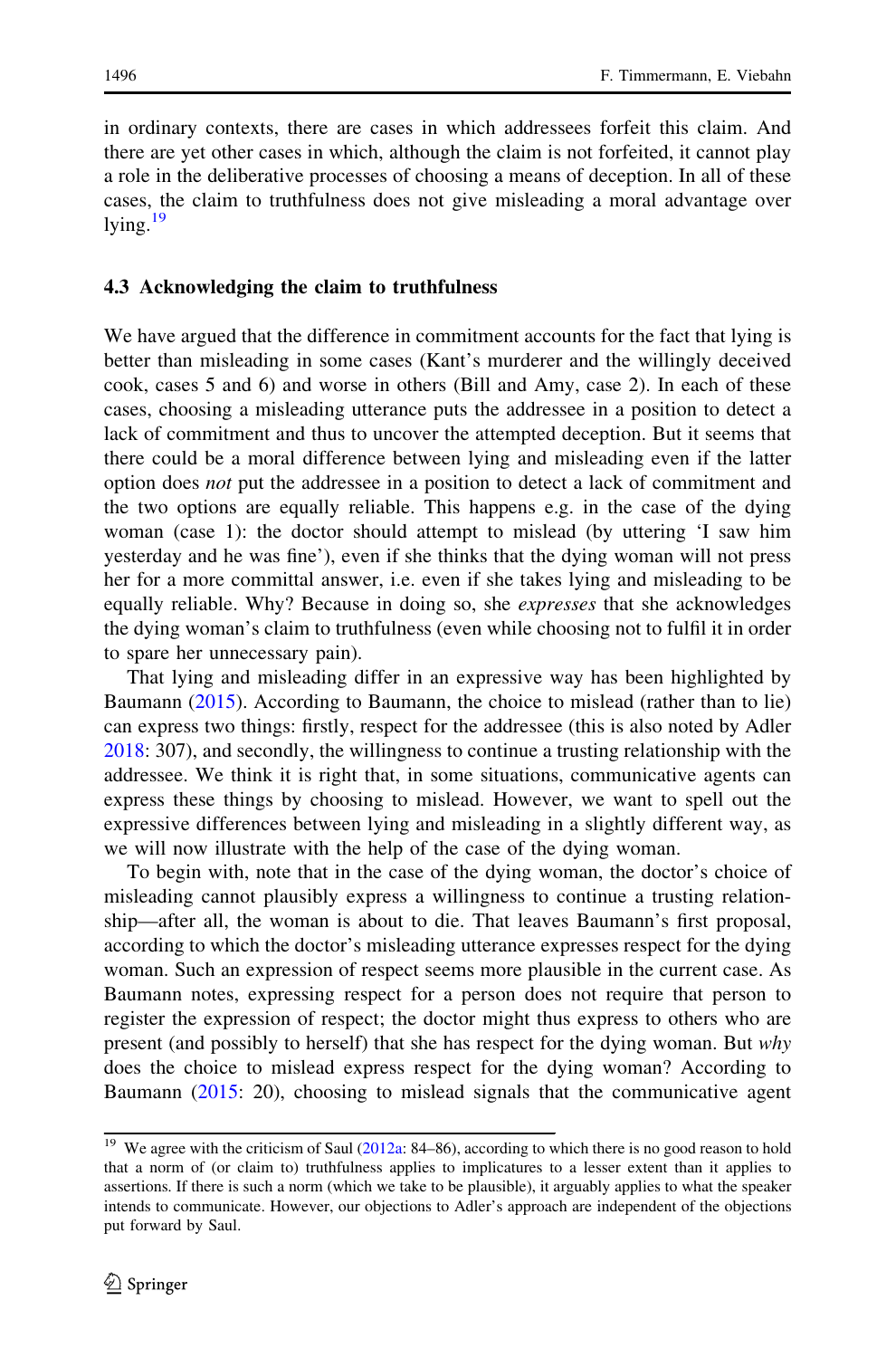treats the addressee as an 'epistemic agent' and signals an intention to respect the addressee's autonomy.

We favour a different answer to this question. In our view, the choice to mislead expresses that the doctor acknowledges the dying woman's claim to truthfulness, as the doctor avoids *committing* herself (*vis-à-vis* the dying woman) to something she believes to be false. But how does so avoiding commitment express acknowledgement of a fundamental claim to truthfulness even though misleading is no more likely to be detected than lying? Here is a tentative answer. Above, we argued that misleading differs from lying in terms of the force of the speech-act. In other cases, too, we find that we can express respect by choosing of two speech-acts with the same content the one that has lesser force. Take, e.g., requesting and commanding: when we request someone to get us a glass this will in general be much more respectful than if we command them to do so. Or take different ways of criticising someone: by cautiously indicating that we are not satisfied with someone's work, we can express a kind of respect that an assertive, outright dismissal of the work surely cannot express. In a very similar manner, it seems, misleading as the less forceful act can be more respectful than lying. Of course, there is much more to be said on the connection between force and respect. For instance, it is an interesting question how the choice of a less forceful speech-act expresses respect. For reasons of space, we will have to set this question aside here. But given that there quite clearly is a connection between force and respect in many speech-acts, this provides at least an initial reason to hold that something of the kind applies to the lying-misleading distinction.

Here are two further reasons to think that the commitment-based explanation of the expressive difference between lying and misleading is attractive. Firstly, it grounds the expressive difference (which is morally relevant) in the theoretical difference in commitment. Such an undergirding is not immediately obvious in Baumann's account. Secondly, it can offer a unified explanation of both of the expressive dimensions Baumann posits. Plausibly, one can express respect for someone by acknowledging their claim to truthfulness. And such an acknowledgement can also express willingness to continue a trusting relationship (if such a relationship exists and can be sustained).

Just as the previous differences, the expressive difference does not always set lying and misleading apart. If addressees have forfeited or released their claim to truthfulness, as in cases 5 and 6, acknowledging such a claim clearly cannot count in favour of misleading. And even if the addressee's claim to truthfulness is active, communicative agents may not be able to express that they are acknowledging such a claim. In cases 3 and 4, for instance, the agents have decided without good cause to pursue a morally impermissible action that involves *not* honouring the addressee's claim to truthfulness. No one who is aware that the choice to deceive is impermissible will take the choice to deceive through *misleading* to be an expression of an acknowledgement of the addressee's claim to truthfulness. In line with this, it seems that the expressive difference only comes in when the deception is seen as morally permissible.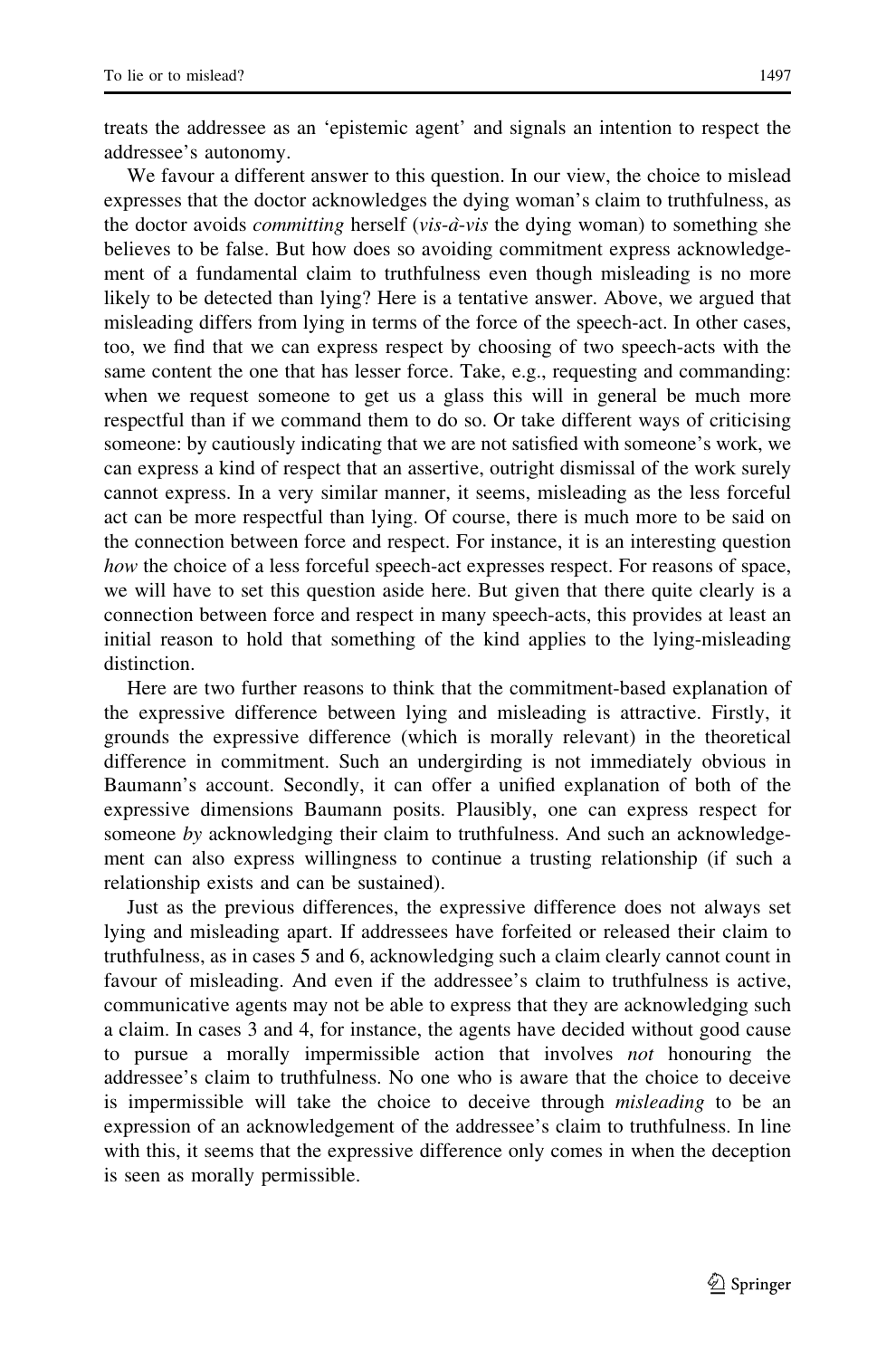#### 4.4 Tying the strands together

We have seen that the difference between lying, which requires a commitment to something the speaker believes to be false, and misleading, which involves no such commitment, can be relevant to their moral evaluation in (at least) three different ways. First, instrumentally, if one of them (standardly, lying) is the more reliable means to achieve the goal of deceiving the addressee; second, epistemically, if we do not know whether the other person prefers being deceived to an inconvenient truth; third, symbolically, insofar as misleading can serve to express an acknowledgement of the addressee's claim to truthfulness in cases where deception is nevertheless the morally preferable option. In all these respects, it is the difference in commitment that makes a moral difference between lying and misleading possible (as can be seen in Fig. 1).

In saying this, we are not claiming that commitment is *itself* a (*pro tanto*) morally significant feature with a variable valence in the way affirmed by particularism, as if sometimes commitment speaks for a given action, sometimes against it. Rather, commitment is the distinguishing feature in the natures of lying and misleading that explains how the aforementioned features can affect their moral assessment in ways that result in different *pro tanto* choiceworthiness. Sometimes, the difference in commitment will affect the potential of being found out and thereby allow for a difference in the likelihood of harm or, in situations of epistemic uncertainty, leave a path to the truth; and sometimes it will make it possible to use the choice of misleading as the symbolic recognition of a claim to truthfulness.

Note that none of these features will always be morally significant. Obviously, sometimes neither misleading nor lying will be the more reliable option, and neither can be conceived as the expressive acknowledgement of a claim to truthfulness; in



Morally differentiating features are bolded.

Fig. 1 How the difference in commitment can make a moral difference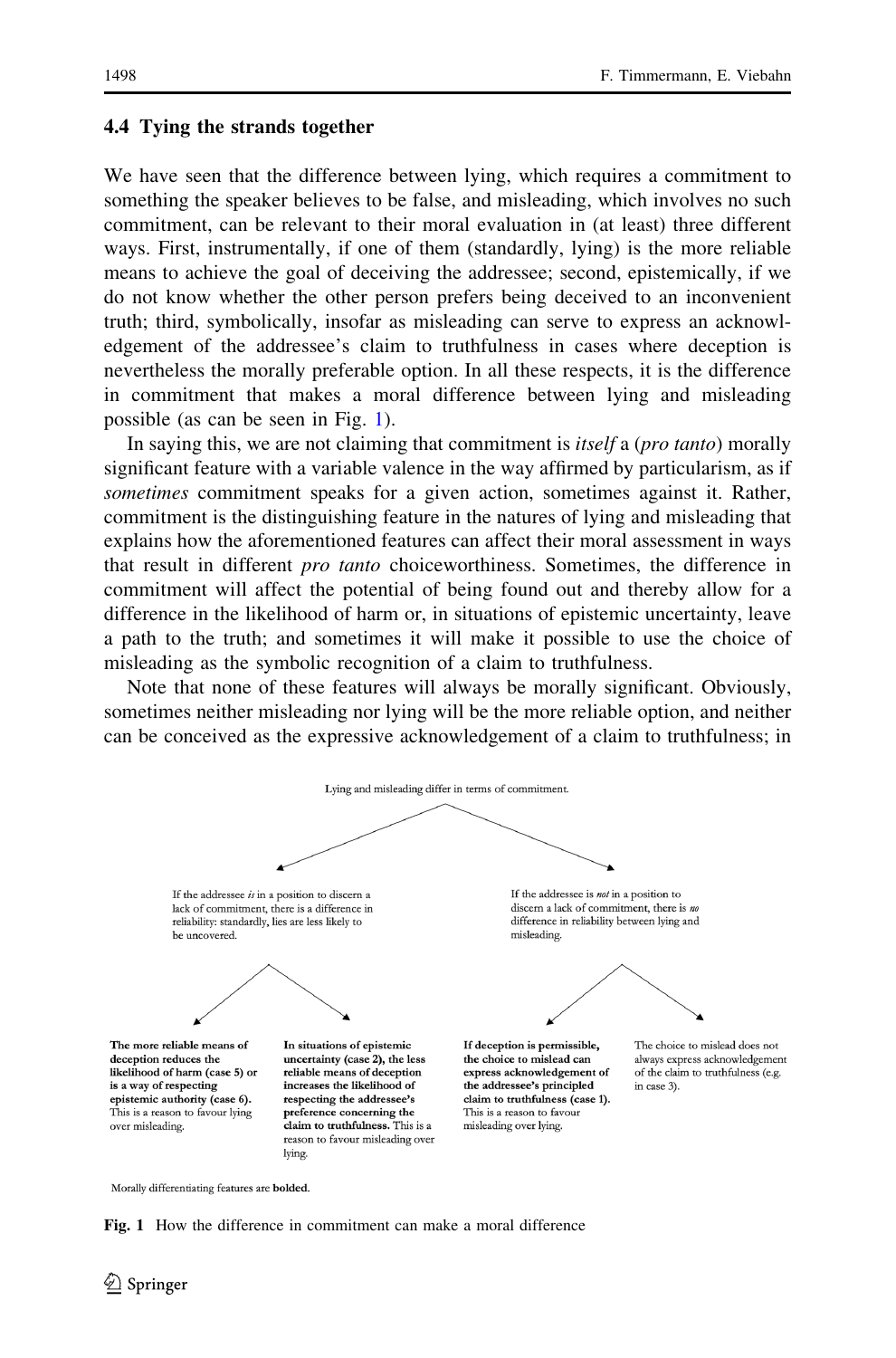these cases, lying and misleading are morally on a par. For instance, in the case of the peanut attack (case 3) it seems that lying and misleading are equally reliable ways of leading Frieda into deception (practically, there is no difference with respect to Frieda's chances of finding out about the peanuts), and that George cannot pretend to be acknowledging Frieda's claim to truthfulness by misleading rather than lying. Accordingly, there is no moral difference between lying and misleading in this case: if George was to think about what the morally right thing to do is in this situation at all, he would have to conclude that he simply should neither lie to Frieda nor mislead her.

That does not mean that where those features are present and do bear moral weight, they are necessarily overriding. They *can* tip the balance when everything else is held fixed, as the examples 1–2 and 5–6 show; but when weightier considerations are present, they can be overridden. In other words, these features give us overridable *pro tanto* reasons only. For instance, we may have a reason to prefer lying over misleading (as it is the more reliable option), but misleading may be preferable to lying for other, more accidental reasons, as when someone promised the other never to tell a lie, where that promise itself may be thought to exert a certain normative force (cf. Saul [2012a](#page-20-0): 98–99).

As a related point, the fact that the three features under consideration are independent of each other means, on the one hand, that they can add up; one might think that this is the case in the example of Bill and Amy where the uncertainty over Bill's preferences gives Amy one reason to mislead (rather than to lie), while another reason could be thought to be generated by the wish to symbolically acknowledge his fundamental claim to truthfulness. On the other hand, the normatively relevant features can also point in different directions. For instance, we can slightly adapt the case of the dying woman. In this variation, lying is the somewhat more reliable way of deceiving the woman, but misleading is still the more suitable way of expressing respect for her claim to truthfulness. It is difficult to give a principled answer as to the question which option is preferable all things considered, which just proves the point in question: that both aspects, the instrumental and the symbolic one, bear independent *pro tanto* moral weight.

# 5 Conclusion

We have argued that the relationship between lying and misleading is complicated: in some cases, lying is in virtue of its nature worse than attempting to mislead, in other cases it is better, and in yet others there is no moral difference. In answering the question posed at the beginning of this paper, we thus have to decide on a caseby-case basis, while taking into account diverse considerations, including the reliability of the respective means of deception, the (defeasible) claim to truthfulness of the addressee and what is expressed by the choice to lie or to mislead. Such a multi-faceted answer might be perceived as unsatisfying and disunified. But we have tried to show that its advantages prevail.

To begin with, the apparent disunity is merely apparent. All three of the features that can set lying and misleading apart depend on one essential difference between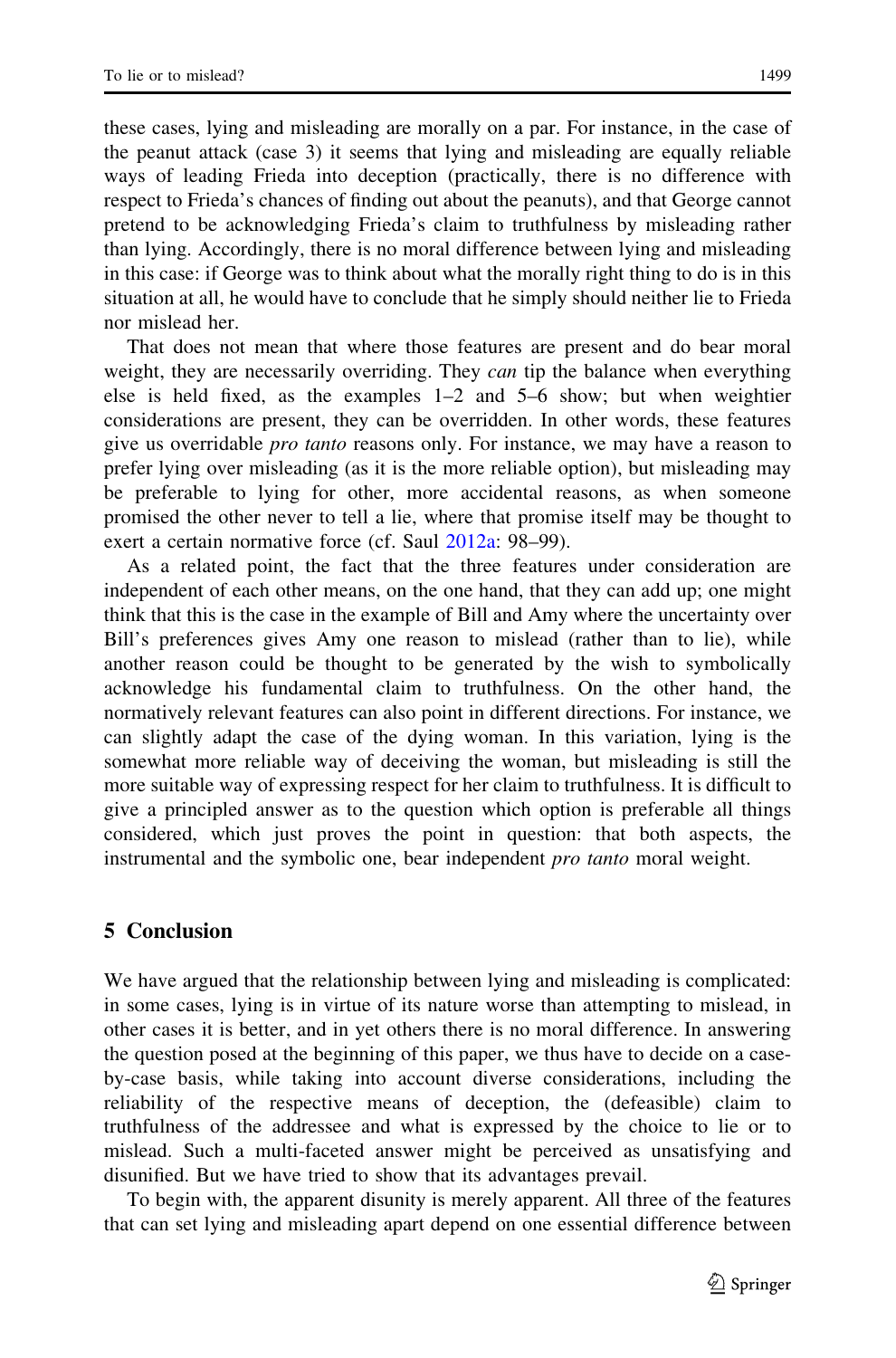<span id="page-19-0"></span>lying and misleading: on a difference in commitment. It is *because* lying is the more committal means of deception that it is (standardly) more reliable than misleading; that it closes off the path to truth in situations of uncertainty about whether the addressee wishes to release her claim to truthfulness; and that the choice of misleading can be an expression of respect for the addressee. So, in fact, the features we appeal to are closely connected. We wish to leave open the possibility that there are *further* features that can make for a moral difference between lying and misleading, but we take the features mentioned to be particularly important as they are bound to the natures of lying and misleading.

Furthermore, a pluralist answer does much better than the two main positions in the debate at capturing pre-theoretical intuitions. Those two main positions are the traditional view that lying is generally worse than misleading (except in certain special cases) and the more recent view of Williams and Saul, according to which lying and misleading are generally on a par (except in certain special cases). Both of the main views have to ascribe widespread error in our moral judgements, as we have tried to make apparent: it is neither the case that lying (almost) always appears to be worse than misleading; nor is it the case that both options (almost) always appear to be on a par. Quite to the contrary, given the pre-theoretical intuitions about the matter, we should expect the relationship between lying and misleading to be complicated. And in our view, it is complicated. Complicated, but not intractable.

Acknowledgements We would like to thank an anonymous referee for this journal, the departmental colloquium at the Department of Philosophy at the University of Zurich, Olaf Müller's colloquium at the Humboldt University of Berlin, Paulina Sliwa and Derya Yürüyen for very helpful comments and suggestions. Both authors contributed equally to this paper. Open access funding for this article was provided by Projekt DEAL.

Open Access This article is licensed under a Creative Commons Attribution 4.0 International License, which permits use, sharing, adaptation, distribution and reproduction in any medium or format, as long as you give appropriate credit to the original author(s) and the source, provide a link to the Creative Commons licence, and indicate if changes were made. The images or other third party material in this article are included in the article's Creative Commons licence, unless indicated otherwise in a credit line to the material. If material is not included in the article's Creative Commons licence and your intended use is not permitted by statutory regulation or exceeds the permitted use, you will need to obtain permission directly from the copyright holder. To view a copy of this licence, visit [http://](http://creativecommons.org/licenses/by/4.0/) [creativecommons.org/licenses/by/4.0/.](http://creativecommons.org/licenses/by/4.0/)

#### **References**

Adler, J. (1997). Lying, deceiving, or falsely implicating. The Journal of Philosophy, 94, 435–452.

Adler, J. (2018). Lying and misleading: A moral difference. In E. Michaelson & A. Stokke (Eds.), Lying. Language, knowledge, ethics, and politics (pp. 301–317). Oxford: Oxford University Press.

Baumann, H. (2015). Gibt es einen moralisch relevanten Unterschied zwischen Lügen und Irreführen? Zeitschrift für praktische Philosophie, 2, 9-36.

Berstler, S. (2019). What's the good of language? On the moral distinction between lying and misleading. Ethics, 130, 5–31.

Brandom, R. (1983). Asserting. Nouîs, 17, 637-650.

Carson, T. (2006). The definition of lying. *Nou*<sup>s</sup>s, 40, 284–306.

Carson, T. (2010). Lying and deception: Theory and practice. Oxford: Oxford University Press.